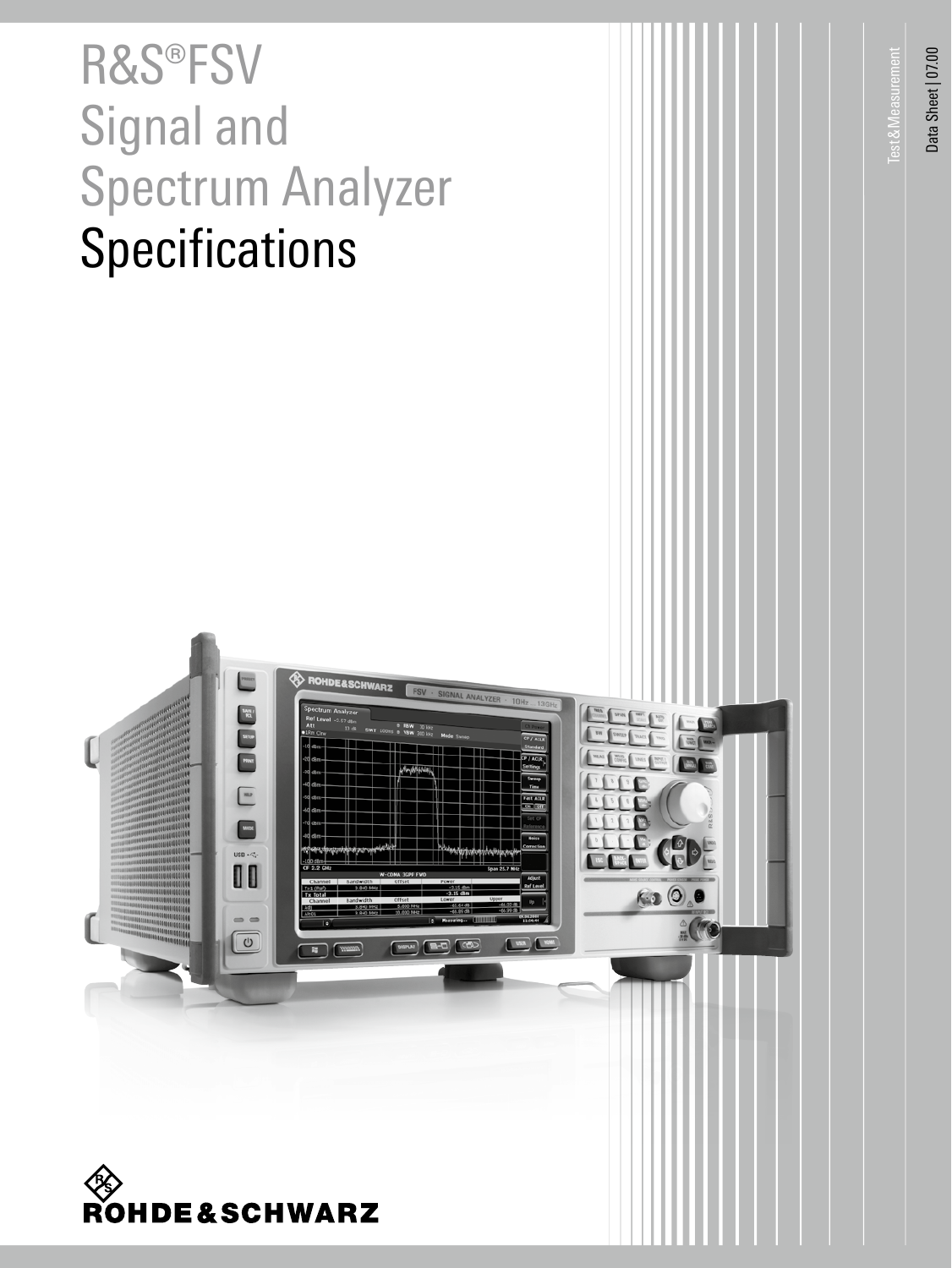# **CONTENTS**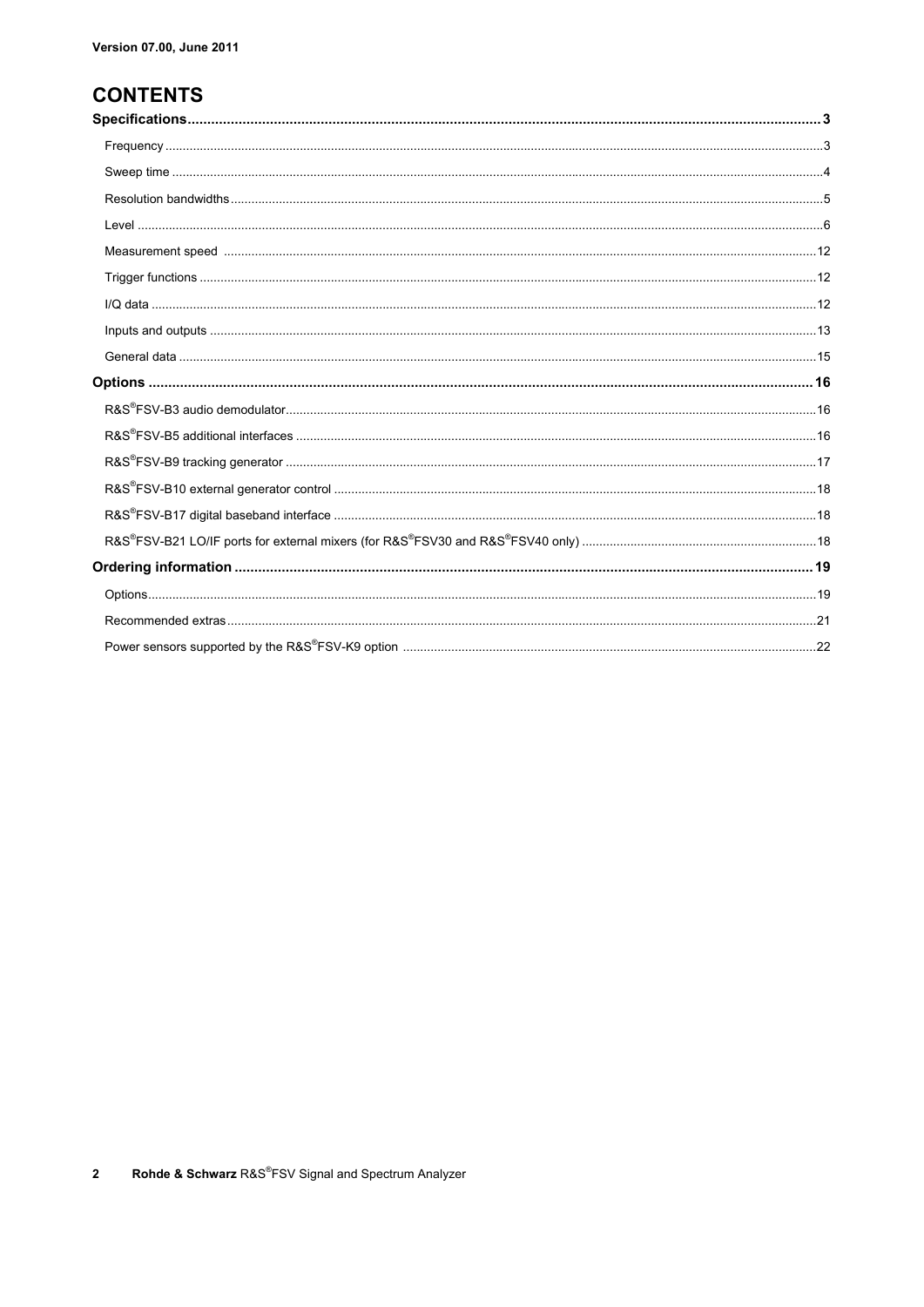# **Specifications**

Specifications apply under the following conditions: 30 minutes warm-up time at ambient temperature, specified environmental conditions met, calibration cycle adhered to, and all internal automatic adjustments performed. Data without tolerances: typical values only. Data designated "nominal" applies to design parameters and is not tested.

Rohde & Schwarz equipment is designed for reliable operation up to an altitude of 3000 m above sea level, and for transport up to an altitude of 4500 m above sea level.

#### **Frequency**

| <b>Frequency range</b>      | R&S®FSV3               |                            |
|-----------------------------|------------------------|----------------------------|
|                             | DC-coupled             | 10 Hz to 3.6 GHz $^1$      |
|                             | AC-coupled             | 1 MHz to 3.6 GHz           |
|                             | R&S®FSV7               |                            |
|                             | DC-coupled             | 10 Hz to 7 GHz $^{\circ}$  |
|                             | AC-coupled             | 1 MHz to 7 GHz             |
|                             | R&S <sup>®</sup> FSV13 |                            |
|                             | DC-coupled             | 10 Hz to 13.6 GHz          |
|                             | AC-coupled             | 10 MHz to 13.6 GHz         |
|                             | R&S <sup>®</sup> FSV30 |                            |
|                             | DC-coupled             | 10 Hz to 30 GHz $^{\circ}$ |
|                             | AC-coupled             | 10 MHz to 30 GHz           |
|                             | R&S <sup>®</sup> FSV40 |                            |
|                             | DC-coupled             | 10 Hz to 40 GHz            |
|                             | AC-coupled             | 10 MHz to 40 GHz           |
| <b>Frequency resolution</b> |                        | $0.01$ Hz                  |

| Reference frequency, internal                          |                                                    |                                            |
|--------------------------------------------------------|----------------------------------------------------|--------------------------------------------|
| Accuracy                                               |                                                    | (time since last adjustment × aging rate)  |
|                                                        |                                                    | + temperature drift + calibration accuracy |
| Aging per year                                         | standard                                           | $1 \times 10^{-6}$                         |
|                                                        | with R&S®FSV-B4 OCXO reference                     | $1 \times 10^{-7}$                         |
|                                                        | frequency option                                   |                                            |
|                                                        | with R&S <sup>®</sup> FSV-B14 ultra-high precision | $4 \times 10^{-9}$                         |
|                                                        | reference frequency option                         |                                            |
| Temperature drift (0 $^{\circ}$ C to +50 $^{\circ}$ C) | standard                                           | $1 \times 10^{-6}$                         |
|                                                        | with R&S®FSV-B4, OCXO reference                    | $1 \times 10^{-7}$                         |
|                                                        | frequency option, model .02                        |                                            |
|                                                        | with R&S®FSV-B4, OCXO extended                     | $1 \times 10^{-8}$                         |
|                                                        | frequency stability option, model .03              |                                            |
|                                                        | with R&S <sup>®</sup> FSV-B14 ultra-high precision | $5 \times 10^{-10}$                        |
|                                                        | reference frequency option                         |                                            |
| Achievable initial calibration accuracy                | standard                                           | $5 \times 10^{-7}$                         |
|                                                        | with R&S®FSV-B4 OCXO reference                     | $5 \times 10^{-8}$                         |
|                                                        | frequency option                                   |                                            |
|                                                        | with R&S®FSV-B14 ultra-high precision              | $1 \times 10^{-10}$                        |
|                                                        | reference frequency option                         |                                            |

| <b>Frequency readout</b>          |                                   |                                                           |
|-----------------------------------|-----------------------------------|-----------------------------------------------------------|
| Marker resolution                 |                                   | 1 Hz                                                      |
| Uncertainty                       |                                   | $\pm$ (marker frequency $\times$ reference                |
|                                   |                                   | uncertainty + 10 % $\times$ resolution bandwidth          |
|                                   |                                   | $+$ 1/ <sub>2</sub> (span / (sweep points $-1$ )) + 1 Hz) |
| Number of sweep (trace) points    | default value                     | 691                                                       |
|                                   | range                             | 101 to 32001                                              |
| Marker tuning frequency step size | marker step size $=$ sweep points | span / (sweep points $-1$ )                               |
|                                   | marker step size = standard       | span / (default sweep points $-1$ )                       |
| Frequency counter resolution      |                                   | $0.001$ Hz                                                |
| Count accuracy                    |                                   | ±(frequency × reference uncertainty +                     |
|                                   |                                   | $\frac{1}{2}$ (last digit))                               |
| Display range for frequency axis  |                                   | 0 Hz, 10 Hz to max. frequency                             |
| Resolution                        |                                   | $0.1$ Hz                                                  |
| Max. span deviation               |                                   | 0.1%                                                      |
|                                   |                                   |                                                           |

<sup>1</sup> The frequency range starts at 10 Hz for instruments with R&S®FSV-B29 option (standard ex factory in instruments shipped since December 2010). The frequency range of instruments without R&S®FSV-B29 option starts at 9 kHz.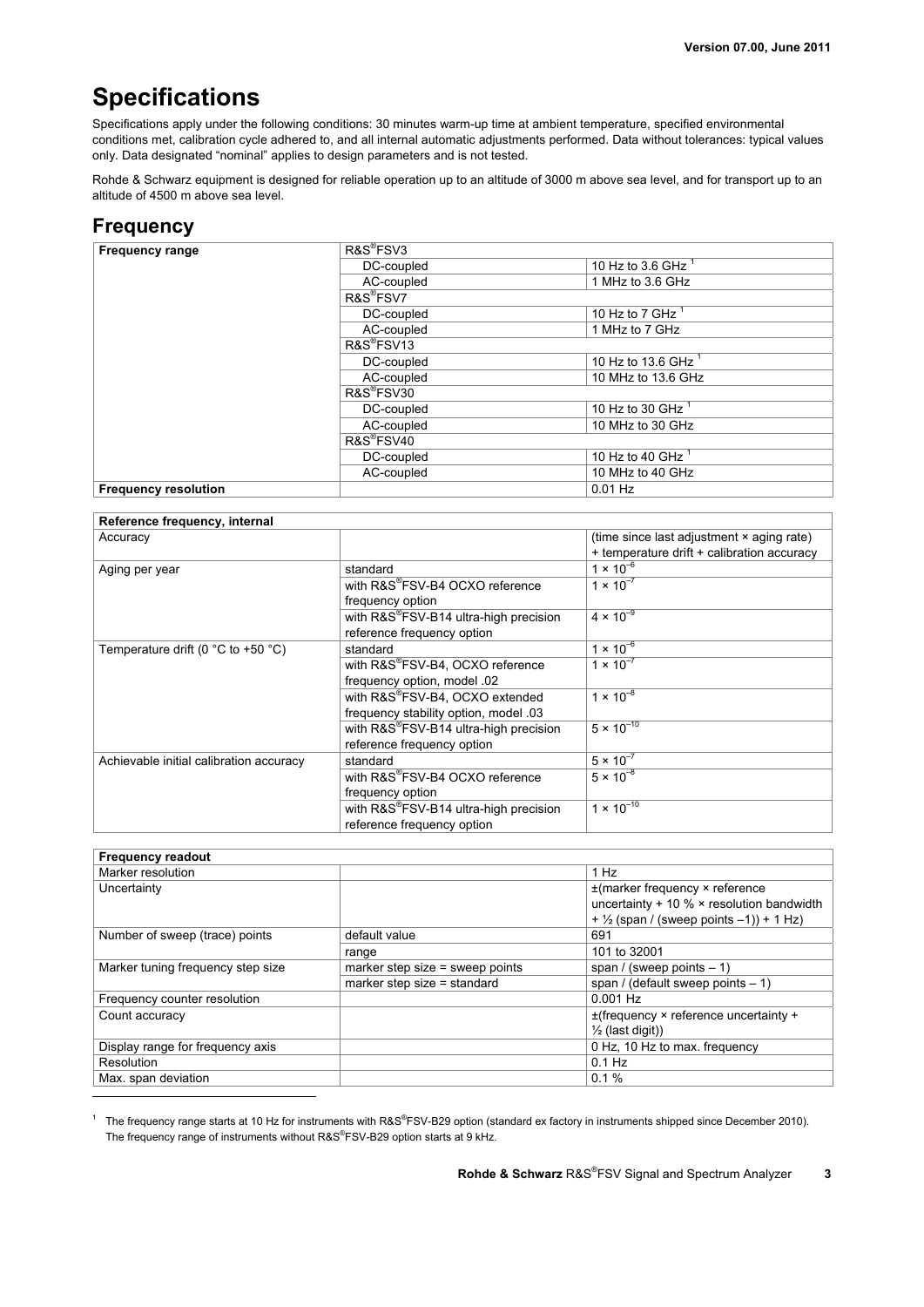| Spectral purity |                                        |                          |
|-----------------|----------------------------------------|--------------------------|
| SSB phase noise | $frequency = 500 MHz$ , carrier offset |                          |
|                 | $100$ Hz                               | $<-84$ dBc (1 Hz)        |
|                 | 1 kHz                                  | $\le$ -101 dBc (1 Hz)    |
|                 | 10 kHz                                 | $\le$ -106 dBc (1 Hz)    |
|                 | 100 kHz                                | $<-115$ dBc (1 Hz)       |
|                 | 1 MHz                                  | $<-134$ dBc (1 Hz)       |
|                 | 10 MHz                                 | typ. $-150$ dBc $(1$ Hz) |
| Residual FM     | frequency = $500$ MHz, RBW = 1 kHz,    | < 3 Hz. nominal          |
|                 | sweep time $= 100$ ms                  |                          |





## **Sweep time**

| Range               | span = $0$ Hz            | 1 us to 16000 s           |
|---------------------|--------------------------|---------------------------|
|                     | span $\geq 10$ Hz, swept | 1 ms to 16000 s $\degree$ |
|                     | span $\geq$ 10 Hz. FFT   | 7 us to 16000 s $3$       |
| Sweep time accuracy | span = $0$ Hz            | ∣ 0.1 %. nominal          |
|                     | span $\geq 10$ Hz, swept | 3 %, nominal              |

 $2$  Net sweep time without additional hardware settling time.

 $3$  Time for data acquisition for FFT calculation.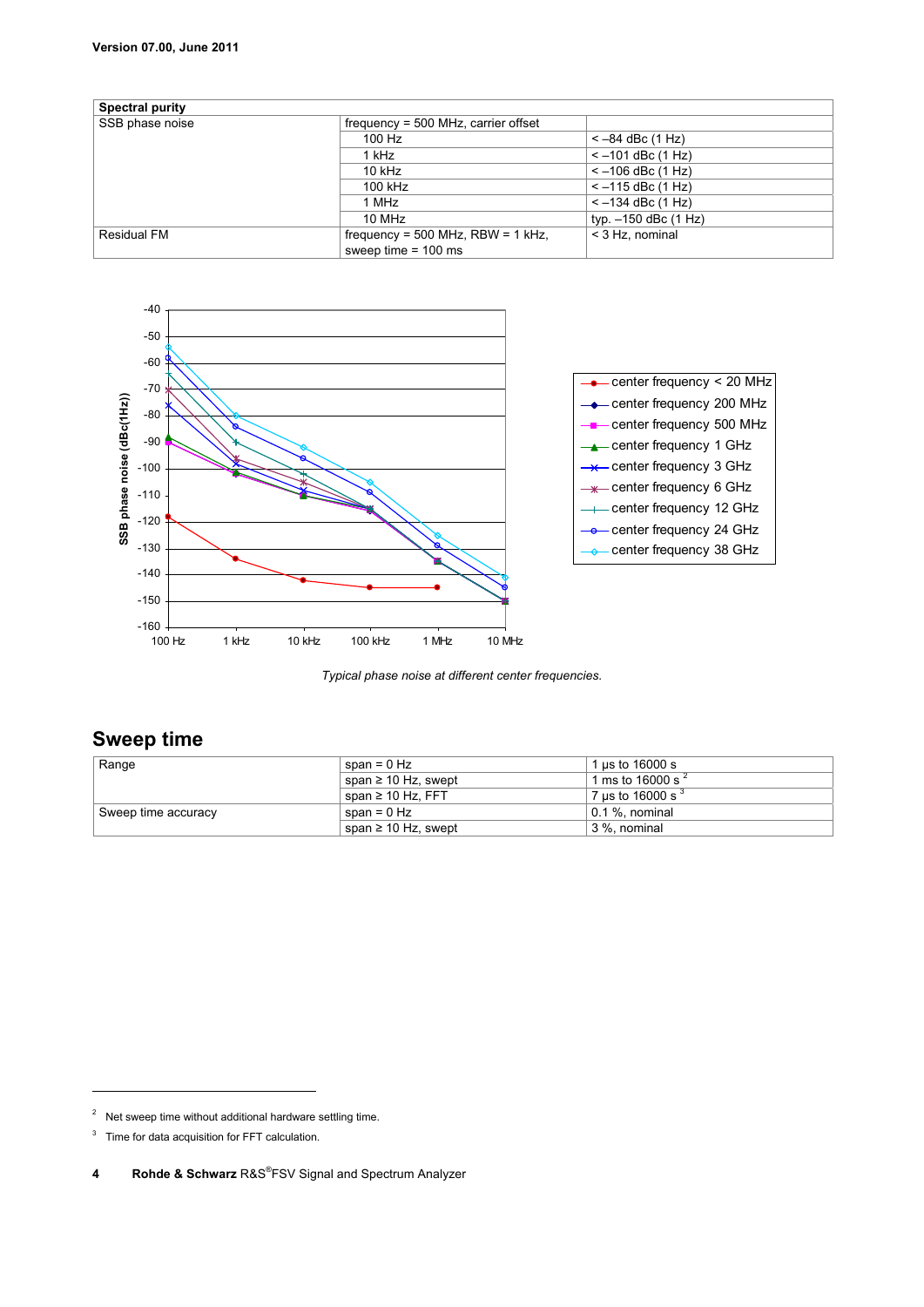# **Resolution bandwidths**

| Sweep filters and FFT filters |                                                        |                                     |
|-------------------------------|--------------------------------------------------------|-------------------------------------|
| Resolution bandwidths (-3 dB) | span $\geq$ 10 Hz, sweep filters                       | 1 Hz to 10 MHz in 1/2/3/5 sequence  |
|                               | span $\geq$ 10 Hz, FFT filters                         | 1 Hz to 300 kHz in 1/2/3/5 sequence |
|                               | span = $0$ Hz,                                         | 20 MHz, 28 MHz additionally         |
|                               | all models except R&S®FSV40, model .39                 |                                     |
|                               | with $R\&S^{\circledast}$ FSV-B70 option, span = 0 Hz, | 40 MHz additionally                 |
|                               | f≤7 GHz                                                |                                     |
| Bandwidth uncertainty         |                                                        | $<$ 3 %, nominal                    |
| Shape factor 60 dB:3 dB       |                                                        | $< 5.$ nominal                      |

| <b>Channel filters</b>  |                                                  |                                                 |
|-------------------------|--------------------------------------------------|-------------------------------------------------|
| Bandwidths (-3 dB)      | standard                                         | 100 Hz, 200 Hz, 300 Hz, 500 Hz                  |
|                         | (RRC = root raised cosine)                       | 1, 1.5, 2, 2.4, 2.7, 3, 3.4, 4, 4.5, 5, 6, 8.5, |
|                         |                                                  | 9, 10, 12.5, 14, 15, 16, 18 (RRC), 20, 21,      |
|                         |                                                  | 24.3 (RRC), 25, 30, 50, 100, 150, 192,          |
|                         |                                                  | 200, 300, 500 kHz                               |
|                         |                                                  | 1, 1.228, 1.28 (RRC), 1.5, 2, 3, 3.84           |
|                         |                                                  | (RRC), 4.096 (RRC), 5, 10 MHz                   |
|                         | all models except R&S®FSV40, model .39           | 20 MHz, 28 MHz additionally                     |
|                         | with $RAS^{\circ}FSV-B70$ option, $f \leq 7$ GHz | 40 MHz additionally                             |
| Bandwidth uncertainty   |                                                  | $<$ 2 %, nominal                                |
| Shape factor 60 dB:3 dB |                                                  | $<$ 2. nominal                                  |

| <b>EMI filters</b>      |                               |  |
|-------------------------|-------------------------------|--|
| Bandwidths (-6 dB)      | 200 Hz. 9 kHz. 120 kHz. 1 MHz |  |
| Bandwidth uncertainty   | $<$ 3 %, nominal              |  |
| Shape factor 60 dB:3 dB | ≤ 6. nominal                  |  |
|                         |                               |  |

| <b>Video bandwidths</b>   | standard                                               | 1 Hz to 10 MHz in 1/2/3/5 sequence |
|---------------------------|--------------------------------------------------------|------------------------------------|
|                           | all models except R&S <sup>®</sup> FSV40, model .39    | 20 MHz, 28 MHz additionally        |
|                           | with $RAS^{\circledast}FSV-B70$ option, $f \leq 7$ GHz | 40 MHz additionally                |
|                           |                                                        |                                    |
| Signal analysis bandwidth | f ≤ 7 GHz                                              |                                    |
|                           | all models except R&S <sup>®</sup> FSV40, model .39    | 28 MHz, nominal                    |
|                           | with R&S <sup>®</sup> FSV-B70 option                   | 40 MHz. nominal                    |
|                           | R&S®FSV40, model .39                                   | 10 MHz. nominal                    |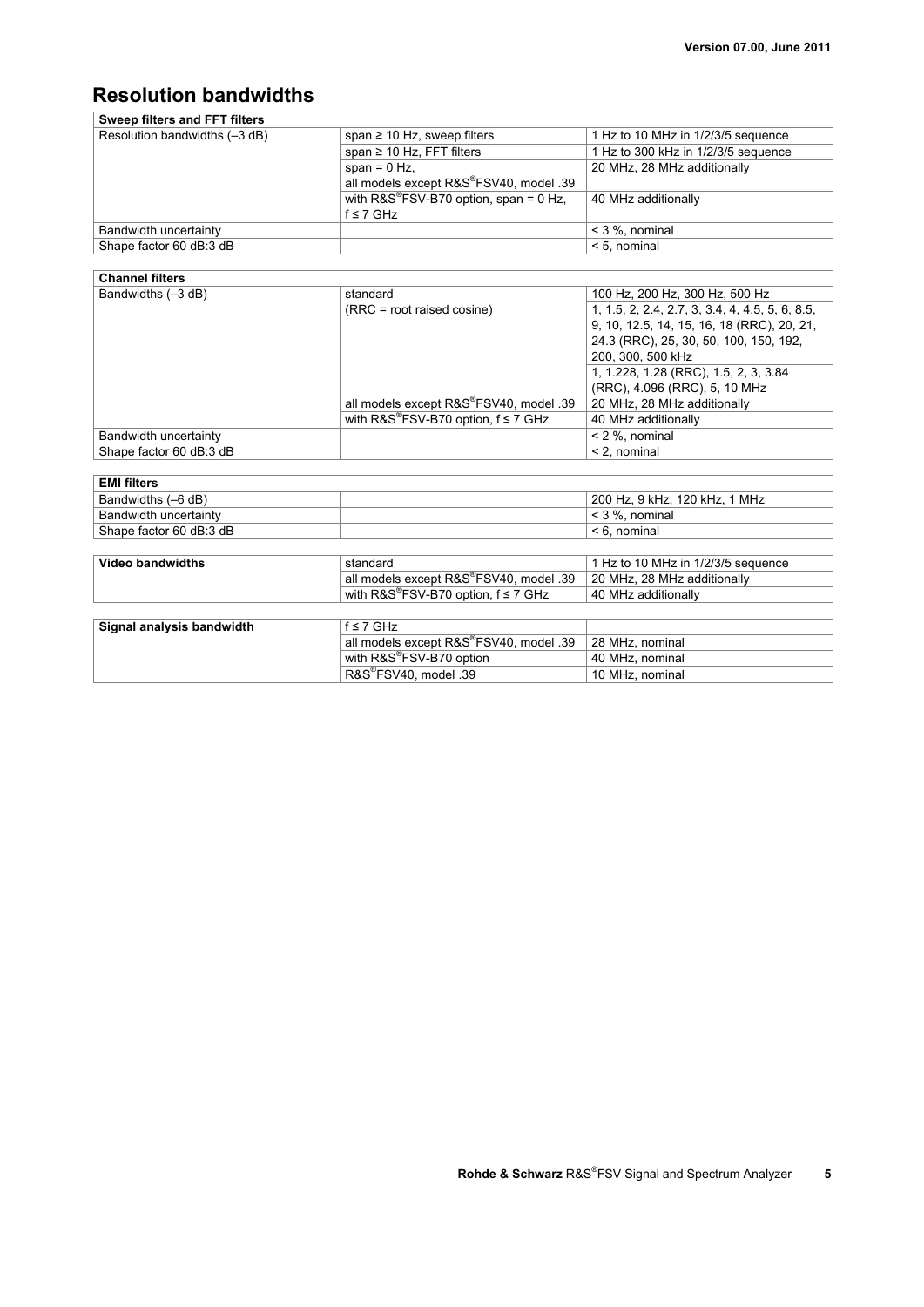### **Level**

| $\overline{\phantom{a}}$<br>. JIS'<br>anae<br>.<br><br>JUId⊻ | dBr<br>71 <i>U</i><br>າດເຣເ<br><b>floor</b><br>۰. ۲<br>w<br>- 11 1 |
|--------------------------------------------------------------|--------------------------------------------------------------------|
|                                                              |                                                                    |

| Max. input level       |                                    |                     |
|------------------------|------------------------------------|---------------------|
| DC voltage             | AC-coupled                         | 50 V                |
|                        | DC-coupled                         | 0 V                 |
| CW RF power            | RF attenuation 0 dB                |                     |
|                        | $RF$ preamplifier = $OFF$          | 20 dBm $(= 0.1 W)$  |
|                        | with R&S®FSV-B22 or R&S®FSV-B24    | 13 dBm $(= 0.02 W)$ |
|                        | option, RF preamplifier = ON       |                     |
|                        | RF attenuation $\geq 10$ dB        |                     |
|                        | $RF$ preamplifier = $OFF$          | 30 dBm $(= 1 W)$    |
|                        | with R&S®FSV-B22 or R&S®FSV-B24    | 23 dBm $(= 0.2 W)$  |
|                        | option, RF preamplifier = ON       |                     |
| Pulse spectral density | RF attenuation 0 dB.               | 97 dB µV/MHz        |
|                        | $RF$ preamplifier = $OFF$          |                     |
| Max. pulse voltage     | RF attenuation $\geq 10$ dB        | 150 V               |
| Max. pulse energy      | RF attenuation $\geq 10$ dB, 10 µs | 1 mWs               |

 $\overline{\phantom{a}}$ 

#### **Intermodulation**

| 1 dB compression of input mixer   | RF attenuation 0 dB, RF preamplifier = OFF                                                               |                         |
|-----------------------------------|----------------------------------------------------------------------------------------------------------|-------------------------|
|                                   | $f \leq 7$ GHz                                                                                           | +3 dBm, nominal         |
|                                   | $f > 7$ GHz                                                                                              | +5 dBm. nominal         |
|                                   | with $RAS^{\circ}$ FSV-B22 or $RAS^{\circ}$ FSV-B24 option, RF preamplifier = ON,                        |                         |
|                                   | RF attenuation 0 dB                                                                                      |                         |
|                                   | $f \leq 7$ GHz                                                                                           | -12 dBm, nominal        |
|                                   | $f > 7$ GHz                                                                                              | -25 dBm, nominal        |
| Third-order intercept point (TOI) | RF attenuation 0 dB, level $2 \times -15$ dBm, $\Delta f > 5 \times$ RBW or 10 kHz, whichever is larger, |                         |
|                                   | $RF$ preamplifier = $OFF$                                                                                |                         |
|                                   | 10 MHz $\le$ f <sub>in</sub> < 100 MHz                                                                   | $>$ 12 dBm, typ. 15 dBm |
|                                   | 100 MHz $\le$ f <sub>in</sub> < 3.6 GHz                                                                  | > 13 dBm, typ. 16 dBm   |
|                                   | 3.6 GHz $\leq f_{in} \leq 40$ GHz                                                                        | > 15 dBm, typ. 18 dBm   |
|                                   | with $RAS^{\circledast}FSV-B22$ or $RAS^{\circledast}FSV-B24$ option, RF preamplifier = ON,              |                         |
|                                   | RF attenuation 0 dB, level 2 $\times$ -45 dBm, $\Delta f > 5 \times$ RBW or 10 kHz, whichever is larger  |                         |
|                                   | 10 MHz $\leq f_{in}$ < 100 MHz                                                                           | -3 dBm, nominal         |
|                                   | 100 MHz $\le$ f <sub>in</sub> < 3.6 GHz                                                                  | -2 dBm. nominal         |
|                                   | 3.6 GHz $\leq$ f <sub>in</sub> < 7 GHz                                                                   | 0 dBm, nominal          |
|                                   | 7 GHz $\leq f_{in} \leq 40$ GHz                                                                          | -10 dBm, nominal        |
| Second harmonic intercept (SHI)   | RF attenuation 0 dB, level $-10$ dBm, RF preamplifier = OFF                                              |                         |
|                                   | 100 MHz < $f_{in}$ $\leq$ 3.5 GHz                                                                        | typ. 45 dBm             |
|                                   | 3.5 GHz < $f_{in}$ $\leq$ 20 GHz                                                                         |                         |
|                                   | standard                                                                                                 | typ. 80 dBm             |
|                                   | with R&S®FSV-B24 option                                                                                  | typ. 75 dBm             |
|                                   | with R&S <sup>®</sup> FSV-B22 or R&S <sup>®</sup> FSV-B24 option, RF preamplifier = ON,                  |                         |
|                                   | RF attenuation 0 dB, level -40 dBm                                                                       |                         |
|                                   | 100 MHz < $f_{in}$ $\leq$ 3.5 GHz                                                                        | 25 dBm, nominal         |
|                                   | 3.5 GHz < $f_{in}$ $\leq$ 20 GHz                                                                         | 25 dBm, nominal         |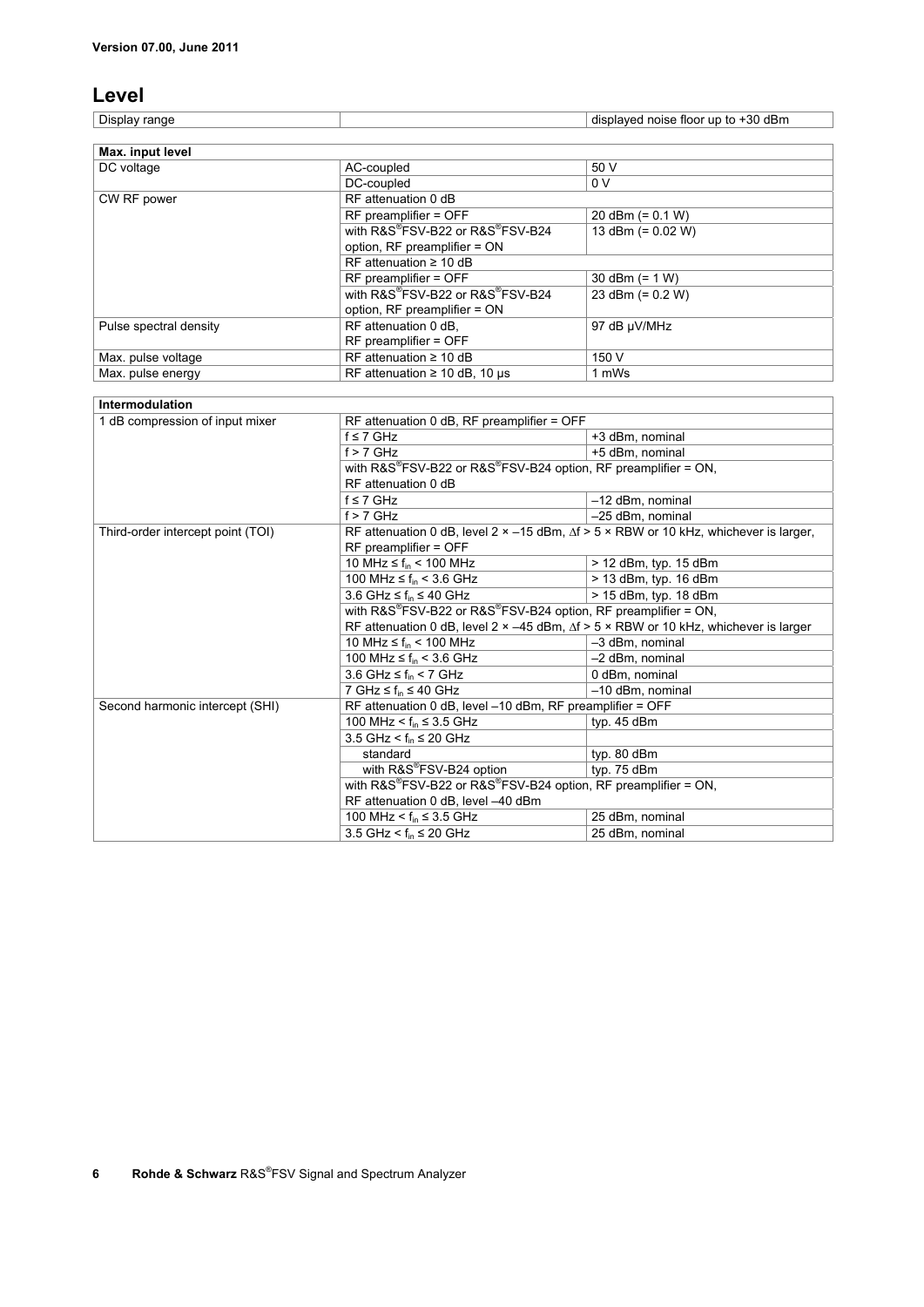| Displayed average noise level without preamplifier options |                                                                                      |                                         |  |
|------------------------------------------------------------|--------------------------------------------------------------------------------------|-----------------------------------------|--|
|                                                            | 0 dB RF attenuation, termination 50 $\Omega$ , log. scaling, normalized to 1 Hz RBW, |                                         |  |
|                                                            | RBW = 1 kHz, VBW = 3 kHz, zero span, sweep time 50 ms, sample detector,              |                                         |  |
|                                                            | trace average, sweep count = 20, mean marker<br>R&S®FSV3, R&S®FSV7                   |                                         |  |
|                                                            |                                                                                      |                                         |  |
|                                                            | $9$ kHz $\leq$ f < 100 kHz                                                           | $\le$ -130 dBm, typ. -140 dBm           |  |
|                                                            | 100 kHz $\leq$ f < 1 MHz                                                             | $<-145$ dBm, typ. $-150$ dBm            |  |
|                                                            | $1$ MHz $\leq$ f $\leq$ 1 GHz                                                        | $\le$ -152 dBm, typ. -155 dBm           |  |
|                                                            | $1$ GHz $\leq$ f < 3.6 GHz                                                           | $\overline{<-}150$ dBm, typ. $-153$ dBm |  |
|                                                            | $3.6$ GHz $\leq$ f < 6 GHz                                                           | <- 148 dBm, typ. - 151 dBm              |  |
|                                                            | 6 GHz ≤ $f$ ≤ 7 GHz                                                                  | <- 146 dBm, typ. - 149 dBm              |  |
|                                                            | R&S®FSV13, R&S®FSV30                                                                 |                                         |  |
|                                                            | $9$ kHz $\leq$ f < 100 kHz                                                           | $\le$ -130 dBm, typ. -140 dBm           |  |
|                                                            | 100 kHz $\leq$ f < 1 MHz                                                             | $\le$ -145 dBm, typ. -150 dBm           |  |
|                                                            | $1$ MHz $\leq$ f $\leq$ 1 GHz                                                        | $<-151$ dBm, typ. $-154$ dBm            |  |
|                                                            | $1$ GHz $\leq$ f < 3.6 GHz                                                           | $\le$ -149 dBm, typ. -152 dBm           |  |
|                                                            | $3.6$ GHz $\leq$ f < 6 GHz                                                           | $\le$ -146 dBm, typ. -149 dBm           |  |
|                                                            | 6 GHz ≤ f < 7.4 GHz                                                                  | $\le$ -144 dBm, typ. -147 dBm           |  |
|                                                            | 7.4 GHz ≤ f < 15 GHz                                                                 | $<-148$ dBm, typ. $-151$ dBm            |  |
|                                                            | 15 GHz ≤ f ≤ 30 GHz                                                                  | <- 144 dBm, typ. - 147 dBm              |  |
|                                                            | R&S®FSV40                                                                            |                                         |  |
|                                                            | $9$ kHz $\leq$ f < 100 kHz                                                           | $\le$ -130 dBm, typ. -140 dBm           |  |
|                                                            | 100 kHz $\leq$ f < 1 MHz                                                             | $<-145$ dBm, typ. $-150$ dBm            |  |
|                                                            | $1 MHz \leq f < 1 GHz$                                                               | $<-151$ dBm, typ. $-154$ dBm            |  |
|                                                            | $1$ GHz $\leq$ f < 3.6 GHz                                                           | <- 149 dBm, typ. - 152 dBm              |  |
|                                                            | $3.6$ GHz $\leq$ f < 6 GHz                                                           | <- 146 dBm, typ. - 149 dBm              |  |
|                                                            | 6 GHz ≤ $f$ < 7.4 GHz                                                                | $\le$ -144 dBm, typ. -147 dBm           |  |
|                                                            | 7.4 GHz $\leq$ f < 15 GHz                                                            | $\le$ -145 dBm, typ. -148 dBm           |  |
|                                                            | 15 GHz ≤ f < 34 GHz                                                                  | $\le$ -142 dBm, typ. -145 dBm           |  |
|                                                            | 34 GHz $\leq$ f $\leq$ 40 GHz                                                        | $\le$ -136 dBm, typ. -139 dBm           |  |
|                                                            | with $RAS^{\circ}$ FSV-B29 option $4$ ,                                              |                                         |  |
|                                                            | 0 dB RF attenuation, termination 50 $\Omega$ , log. scaling, normalized to 1 Hz RBW, |                                         |  |
|                                                            | RBW = 5 Hz, VBW = 5 Hz, zero span, sweep time 500 ms, sample detector,               |                                         |  |
|                                                            | trace average, sweep count $= 20$ , mean marker                                      |                                         |  |
|                                                            | $10$ Hz                                                                              | <-90 dBm, nominal                       |  |
|                                                            | 20 Hz                                                                                | <- 100 dBm, typ. - 110 dBm              |  |
|                                                            | 100 Hz                                                                               | $\le$ -110 dBm, typ. -120 dBm           |  |
|                                                            | 1 kHz                                                                                | $\le$ -120 dBm, typ. -130 dBm           |  |

<sup>&</sup>lt;sup>4</sup> Standard ex factory in instruments shipped since December 2010.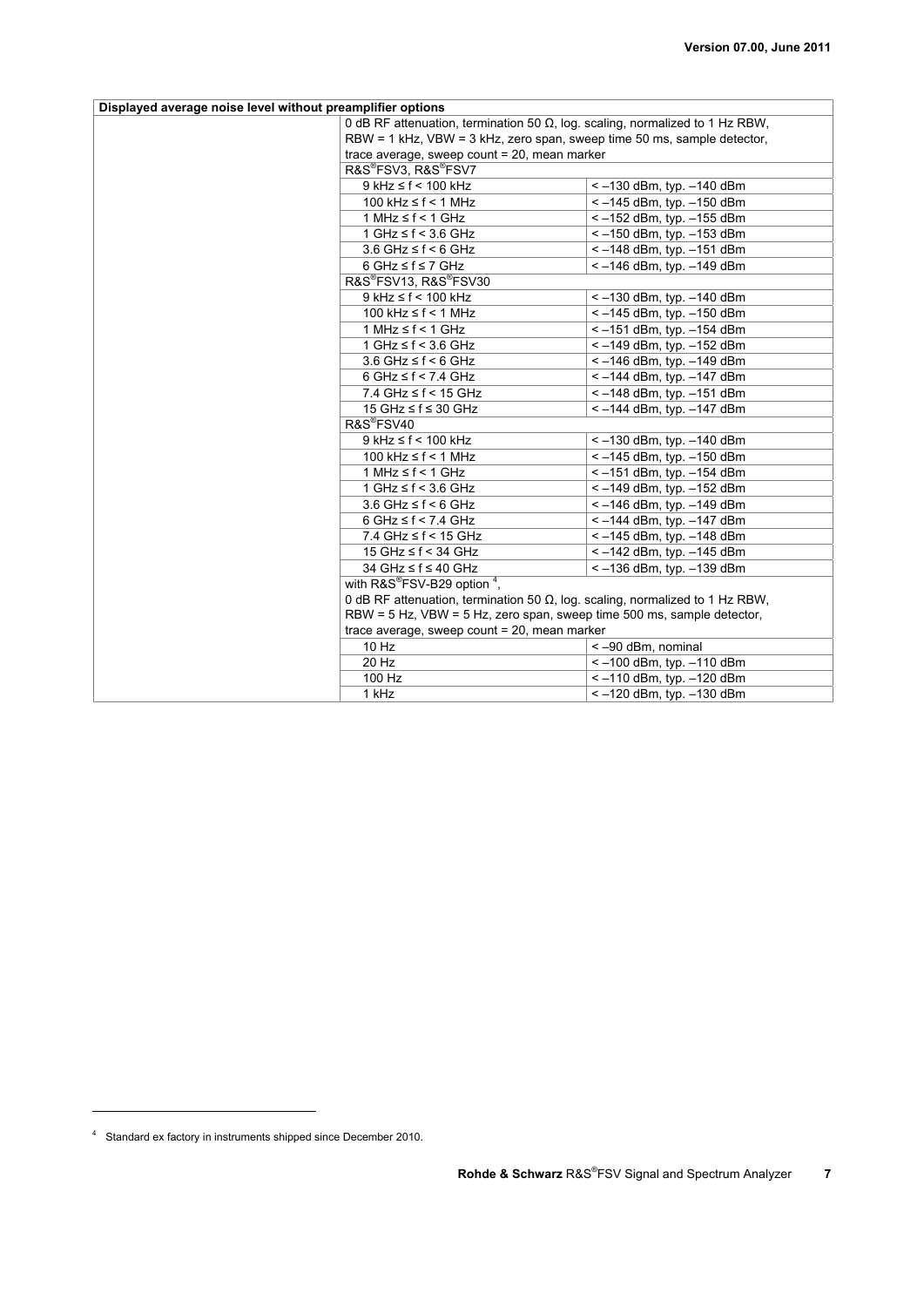| Displayed average noise level with R&S®FSV-B22 preamplifier option |                                                                                      |                                        |
|--------------------------------------------------------------------|--------------------------------------------------------------------------------------|----------------------------------------|
|                                                                    | 0 dB RF attenuation, termination 50 $\Omega$ , log. scaling, normalized to 1 Hz RBW, |                                        |
|                                                                    | RBW = 1 kHz, VBW = 3 kHz, zero span, sweep time 50 ms, sample detector,              |                                        |
|                                                                    | trace average, sweep count = 20, mean marker, RF preamplifier = $OFF$                |                                        |
|                                                                    | R&S®FSV3, R&S®FSV7                                                                   |                                        |
|                                                                    | $9$ kHz $\leq$ f < 100 kHz                                                           | <-130 dBm, typ. -140 dBm               |
|                                                                    | 100 kHz $\leq$ f < 1 MHz                                                             | $<-145$ dBm, typ. $-150$ dBm           |
|                                                                    | $1$ MHz $\leq$ f < 1 GHz                                                             | <-152 dBm, typ. -155 dBm               |
|                                                                    | $1$ GHz $\leq$ f < 3.6 GHz                                                           | <- 150 dBm, typ. - 153 dBm             |
|                                                                    | $3.6$ GHz $\leq$ f < 6 GHz                                                           | <-148 dBm, typ. -151 dBm               |
|                                                                    | 6 GHz ≤ $f$ ≤ 7 GHz                                                                  | $\le$ -146 dBm, typ. -149 dBm          |
|                                                                    | R&S®FSV13, R&S®FSV30                                                                 |                                        |
|                                                                    | $9$ kHz $\leq$ f < 100 kHz                                                           | <-130 dBm, typ. -140 dBm               |
|                                                                    | 100 kHz $\leq$ f < 1 MHz                                                             | <- 145 dBm, typ. - 150 dBm             |
|                                                                    | 1 MHz $\leq$ f < 1 GHz                                                               | $\le$ -151 dBm, typ. -154 dBm          |
|                                                                    | $1$ GHz $\leq$ f < 3.6 GHz                                                           | $<-149$ dBm, typ. $-152$ dBm           |
|                                                                    | $3.6$ GHz $\leq$ f < 6 GHz                                                           | <-146 dBm, typ. -149 dBm               |
|                                                                    | 6 GHz ≤ f < 7.4 GHz                                                                  | <- 144 dBm, typ. - 147 dBm             |
|                                                                    | 7.4 GHz $\leq$ f $<$ 15 GHz                                                          | <-148 dBm, typ. -151 dBm               |
|                                                                    | 15 GHz ≤ f ≤ 30 GHz                                                                  | $<-144$ dBm, typ. $-147$ dBm           |
|                                                                    | R&S <sup>®</sup> FSV40                                                               |                                        |
|                                                                    | $9$ kHz $\leq$ f < 100 kHz                                                           | $\le$ -130 dBm, typ. -140 dBm          |
|                                                                    | 100 kHz $\leq$ f < 1 MHz                                                             | <-145 dBm, typ. -150 dBm               |
|                                                                    | $1$ MHz $\leq$ f < 1 GHz                                                             | <-151 dBm, typ. -154 dBm               |
|                                                                    | $1$ GHz $\leq$ f < 3.6 GHz                                                           | <-149 dBm, typ. -152 dBm               |
|                                                                    | $3.6$ GHz $\leq$ f < 6 GHz                                                           | $\overline{<-}$ 146 dBm, typ. -149 dBm |
|                                                                    | $6$ GHz $\leq$ f < 7.4 GHz                                                           | <- 144 dBm, typ. - 147 dBm             |
|                                                                    | 7.4 GHz $\leq$ f < 15 GHz                                                            | $\le$ -145 dBm, typ. -148 dBm          |
|                                                                    | 15 GHz $\leq$ f < 34 GHz                                                             | <-142 dBm, typ. -145 dBm               |
|                                                                    | 34 GHz $\leq$ f $\leq$ 40 GHz                                                        | <- 136 dBm, typ. - 139 dBm             |
|                                                                    | 0 dB RF attenuation, termination 50 $\Omega$ , log. scaling, normalized to 1 Hz RBW, |                                        |
|                                                                    | RBW = 1 kHz, VBW = 3 kHz, zero span, sweep time 50 ms, sample detector,              |                                        |
|                                                                    | trace average, sweep count = $20$ , mean marker, RF preamplifier = $ON$              |                                        |
|                                                                    | R&S®FSV3, R&S®FSV7                                                                   |                                        |
|                                                                    | 100 kHz $\leq$ f < 1 MHz                                                             | <-150 dBm, typ. -155 dBm               |
|                                                                    | 1 MHz $\leq$ f < 1 GHz                                                               | <-162 dBm, typ. -165 dBm               |
|                                                                    | $1$ GHz $\leq$ f < 3.6 GHz                                                           | <- 160 dBm, typ. - 163 dBm             |
|                                                                    | $3.6$ GHz $\leq$ f < 6 GHz                                                           | $<-158$ dBm, typ. $-161$ dBm           |
|                                                                    | 6 GHz ≤ f ≤ 7 GHz                                                                    | $<-156$ dBm, typ. $-159$ dBm           |
|                                                                    | R&S®FSV13, R&S®FSV30, R&S®FSV40                                                      |                                        |
|                                                                    | 100 kHz $\leq$ f < 1 MHz                                                             | <-145 dBm, typ. -148 dBm               |
|                                                                    | 1 MHz $\leq$ f < 20 MHz                                                              | <-155 dBm, typ. -158 dBm               |
|                                                                    | 20 MHz ≤ f < 1 GHz                                                                   | $<-161$ dBm, typ. $-164$ dBm           |
|                                                                    | $1$ GHz $\leq$ f < 3.6 GHz                                                           | <-159 dBm, typ. -162 dBm               |
|                                                                    | $3.6$ GHz $\leq$ f < 6 GHz                                                           | $\le$ -156 dBm, typ. -159 dBm          |
|                                                                    | 6 GHz ≤ $f$ ≤ 7 GHz                                                                  | $<-154$ dBm, typ. $-157$ dBm           |
|                                                                    | with $RAS^{\circledast}FSV-B29$ option $5$ , RF preamplifier = OFF,                  |                                        |
|                                                                    | 0 dB RF attenuation, termination 50 $\Omega$ , log. scaling, normalized to 1 Hz RBW, |                                        |
|                                                                    | RBW = 5 Hz, VBW = 5 Hz, zero span, sweep time 500 ms, sample detector, trace         |                                        |
|                                                                    | average, sweep count = 20, mean marker                                               |                                        |
|                                                                    | 10 Hz                                                                                | <-90 dBm, nominal                      |
|                                                                    | 20 Hz                                                                                | $\le$ -100 dBm, typ. -110 dBm          |
|                                                                    | 100 Hz                                                                               | <-110 dBm, typ. -120 dBm               |
|                                                                    | 1 kHz                                                                                | <-120 dBm, typ. -130 dBm               |

<sup>&</sup>lt;sup>5</sup> Standard ex factory in instruments shipped since December 2010.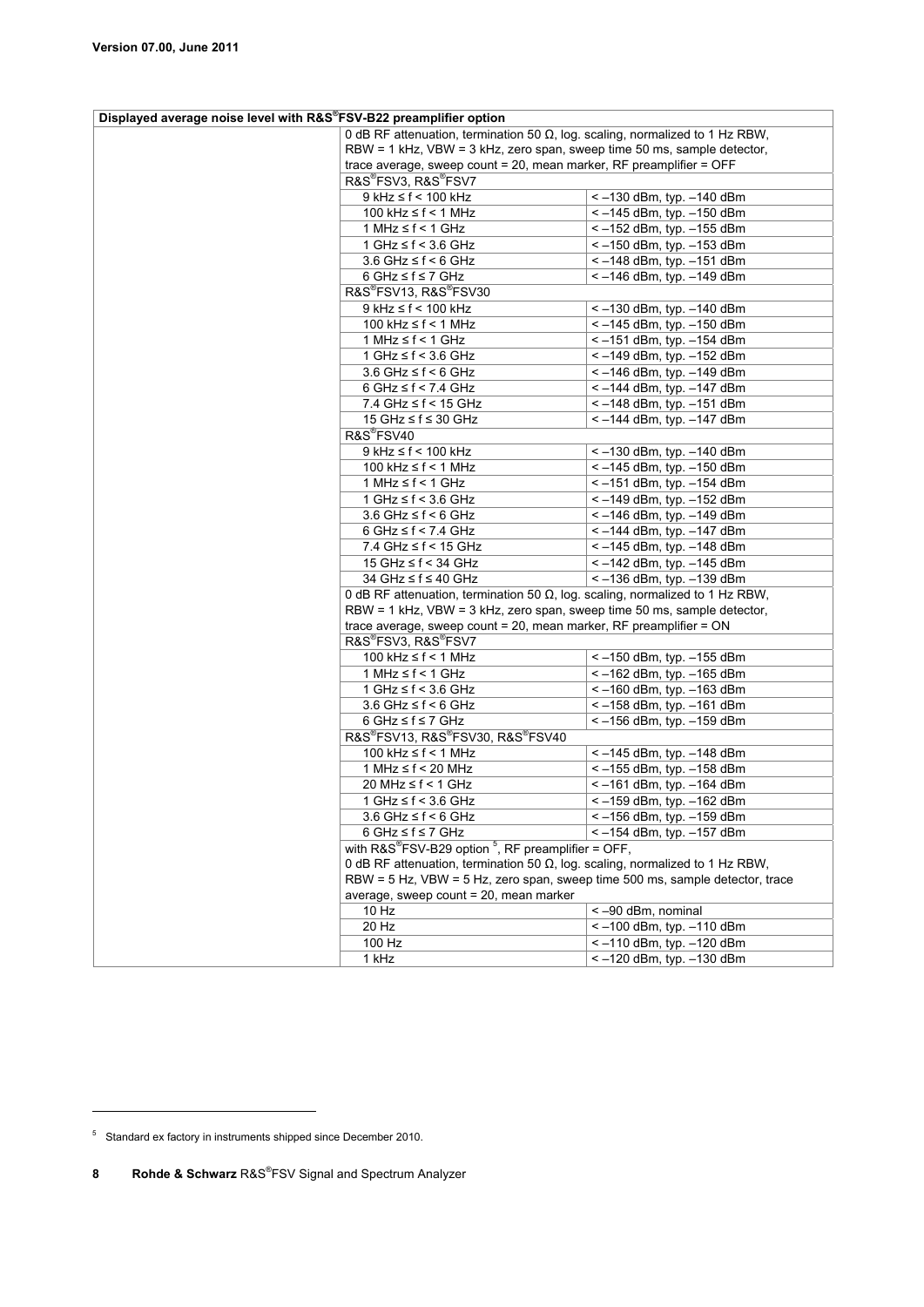| Displayed average noise level with R&S®FSV-B24 preamplifier option |                                                                                      |                                         |
|--------------------------------------------------------------------|--------------------------------------------------------------------------------------|-----------------------------------------|
|                                                                    | 0 dB RF attenuation, termination 50 $\Omega$ , log. scaling, normalized to 1 Hz RBW, |                                         |
|                                                                    | RBW = 1 kHz, VBW = 3 kHz, zero span, sweep time 50 ms, sample detector,              |                                         |
|                                                                    | trace average, sweep count $= 20$ , mean marker, RF preamplifier $=$ OFF             |                                         |
|                                                                    | R&S®FSV13, R&S®FSV30                                                                 |                                         |
|                                                                    | $9$ kHz $\leq$ f < 100 kHz                                                           | <- 130 dBm, typ. - 140 dBm              |
|                                                                    | 100 kHz $\leq$ f < 1 MHz                                                             | <- 145 dBm, typ. - 150 dBm              |
|                                                                    | 1 MHz $\leq$ f < 1 GHz                                                               | < -150 dBm, typ. -153 dBm               |
|                                                                    | $1$ GHz $\leq$ f < 3.6 GHz                                                           | <-147 dBm, typ. -150 dBm                |
|                                                                    | $3.6$ GHz $\leq$ f < 6 GHz                                                           | <- 144 dBm, typ. - 147 dBm              |
|                                                                    | $6$ GHz $\leq$ f < 7.4 GHz                                                           | $<-141$ dBm, typ. $-144$ dBm            |
|                                                                    | 7.4 GHz ≤ f < 13.6 GHz                                                               | <-145 dBm, typ. -148 dBm                |
|                                                                    | 13.6 GHz $\leq$ f < 15 GHz                                                           | $<-143$ dBm, typ. $-146$ dBm            |
|                                                                    | 15 GHz ≤ f ≤ 30 GHz                                                                  | $<-141$ dBm, typ. $-144$ dBm            |
|                                                                    | R&S <sup>®</sup> FSV40                                                               |                                         |
|                                                                    | $9$ kHz $\leq$ f < 100 kHz                                                           | <-130 dBm, typ. -140 dBm                |
|                                                                    | 100 kHz $\leq$ f < 1 MHz                                                             | <-145 dBm, typ. -150 dBm                |
|                                                                    | 1 MHz $\leq$ f < 1 GHz                                                               | $\le$ -150 dBm, typ. -153 dBm           |
|                                                                    | $1$ GHz $\leq$ f < 3.6 GHz                                                           | $\overline{<-}147$ dBm, typ. $-150$ dBm |
|                                                                    | $3.6$ GHz $\leq$ f < 6 GHz                                                           | <-144 dBm, typ. -147 dBm                |
|                                                                    | $6$ GHz $\leq$ f < 7.4 GHz                                                           | $<-141$ dBm, typ. $-144$ dBm            |
|                                                                    | 7.4 GHz ≤ f < 13.6 GHz                                                               | $<-143$ dBm, typ. $-146$ dBm            |
|                                                                    | 13.6 GHz $\leq$ f < 15 GHz                                                           | <- 141 dBm, typ. - 144 dBm              |
|                                                                    | 15 GHz $\leq$ f < 34 GHz                                                             | $\le$ -139 dBm, typ. -142 dBm           |
|                                                                    | 34 GHz $\leq$ f $\leq$ 40 GHz                                                        | $\le$ -132 dBm, typ. -135 dBm           |
|                                                                    | 0 dB RF attenuation, termination 50 $\Omega$ , log. scaling, normalized to 1 Hz RBW, |                                         |
|                                                                    | RBW = 1 kHz, VBW = 3 kHz, zero span, sweep time 50 ms, sample detector,              |                                         |
|                                                                    | trace average, sweep count = 20, mean marker, RF preamplifier = $ON$                 |                                         |
|                                                                    | R&S®FSV13, R&S®FSV30, R&S®FSV40                                                      |                                         |
|                                                                    | 100 kHz $\leq$ f < 1 MHz                                                             | <-145 dBm, typ. -148 dBm                |
|                                                                    | 1 MHz $\leq$ f < 20 MHz                                                              | $\le$ -155 dBm, typ. -158 dBm           |
|                                                                    | 20 MHz $\leq$ f < 1 GHz                                                              | <-160 dBm, typ. -163 dBm                |
|                                                                    | $1$ GHz $\leq$ f < 3.6 GHz                                                           | <- 157 dBm, typ. - 160 dBm              |
|                                                                    | $3.6$ GHz $\leq$ f < 6 GHz                                                           | <-153 dBm, typ. -156 dBm                |
|                                                                    | $6$ GHz $\leq$ f < 7.4 GHz                                                           | $\overline{<-}150$ dBm, typ. $-153$ dBm |
|                                                                    | $7.4$ GHz $\leq$ f < 15 GHz                                                          | <-164 dBm, typ. -167 dBm                |
|                                                                    | 15 GHz $\leq$ f < 34 GHz                                                             | $\le$ -159 dBm, typ. -162 dBm           |
|                                                                    | 34 GHz ≤ f ≤ 40 GHz                                                                  | $\le$ -154 dBm, typ. -156 dBm           |
|                                                                    | with $RAS^{\circ}$ FSV-B29 option $\circ$ , RF preamplifier = OFF,                   |                                         |
|                                                                    | 0 dB RF attenuation, termination 50 $\Omega$ , log. scaling, normalized to 1 Hz RBW, |                                         |
|                                                                    | RBW = 5 Hz, VBW = 5 Hz, zero span, sweep time 500 ms, sample detector,               |                                         |
|                                                                    | trace average, sweep count = 20, mean marker                                         |                                         |
|                                                                    | 10 Hz<br><-90 dBm, nominal                                                           |                                         |
|                                                                    | 20 Hz                                                                                | $\le$ -100 dBm, typ. -110 dBm           |
|                                                                    | 100 Hz                                                                               | <-110 dBm, typ. -120 dBm                |
|                                                                    | 1 kHz                                                                                | <-120 dBm, typ. -130 dBm                |

 $6$  Standard ex factory in instruments shipped since December 2010.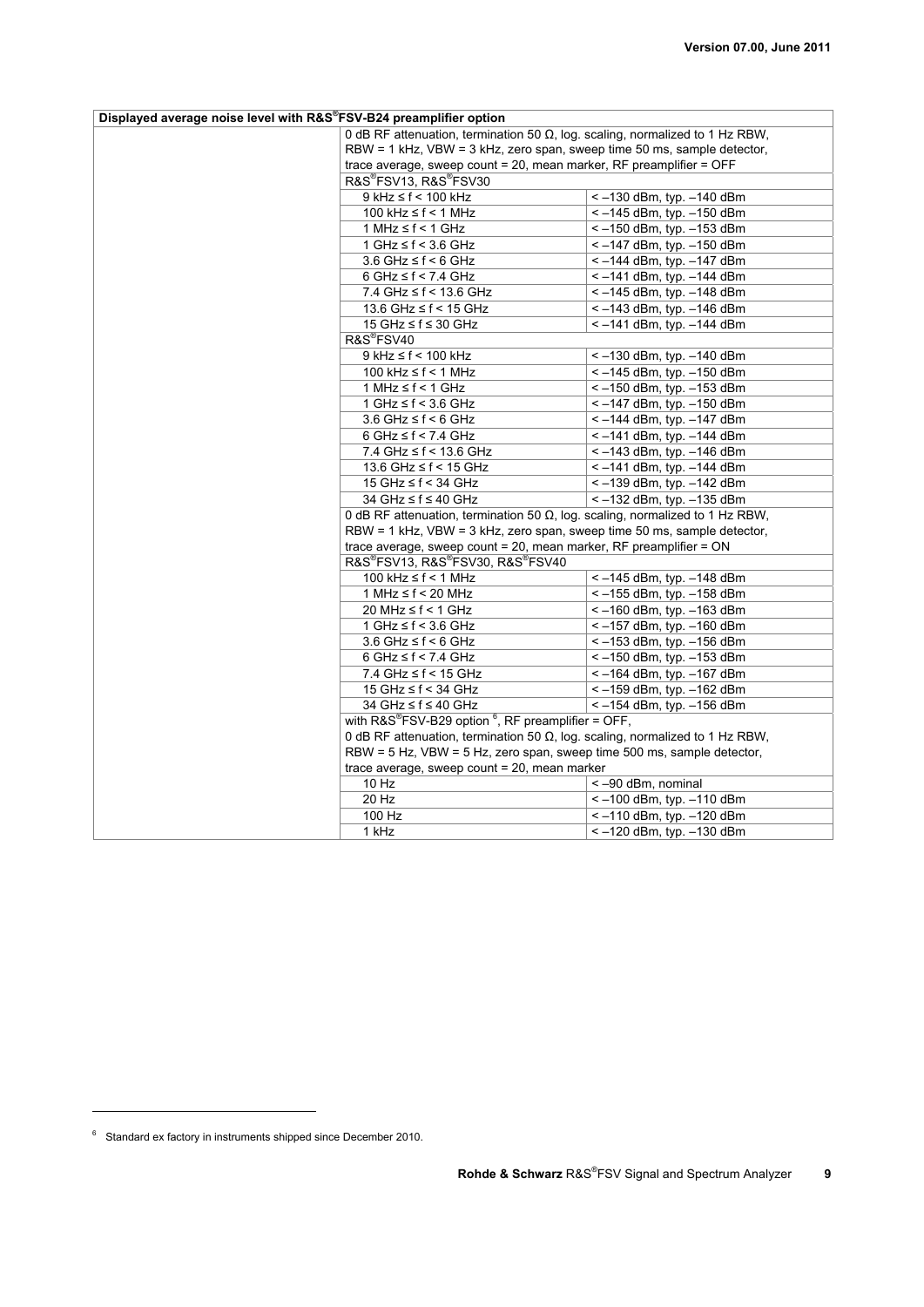| <b>Spurious responses</b>         |                                                |                      |
|-----------------------------------|------------------------------------------------|----------------------|
| Image response                    | 20 MHz $\leq$ f $\leq$ 7 GHz                   |                      |
|                                   | $f_{in}$ – 2 × 8409.9 MHz (1st IF)             | typ. $\lt$ -80 dBc   |
|                                   | $f_{in} - 2 \times 729.9$ MHz (2nd IF)         | $<-80$ dBc           |
|                                   | $f_{in} - 2 \times 89.9$ MHz (3rd IF)          | $<-80$ dBc           |
|                                   | 7 GHz $\le$ f $\le$ 30 GHz                     |                      |
|                                   | $f_{in}$ ± 2 × 729.9 MHz (1st IF)              | $<-80$ dBc           |
|                                   | $f_{in} - 2 \times 89.9$ MHz (2nd IF)          | $<-80$ dBc           |
|                                   | $30$ GHz < $f \leq 40$ GHz                     |                      |
|                                   | $f_{in}$ ± 2 × 729.9 MHz (1st IF)              | $<-70$ dBc           |
|                                   | $f_{in} - 2 \times 89.9$ MHz (2nd IF)          | $<-80$ dBc           |
| Intermediate frequency response   | 20 MHz $\leq$ f $\leq$ 7 GHz                   |                      |
|                                   | 1st IF (8409.9 MHz)                            | typ. $\lt$ $-70$ dBc |
|                                   | 2nd IF (729.9 MHz)                             | $<-80$ dBc           |
|                                   | 3rd IF (89.9 MHz)                              | $<-80$ dBc           |
|                                   | 7 GHz $\le$ f $\le$ 40 GHz                     |                      |
|                                   | 1st IF (729.9 MHz)                             | $<-80$ dBc           |
|                                   | 2nd IF (89.9 MHz)                              | $<-80$ dBc           |
| Residual spurious response        | 0 dB RF attenuation                            |                      |
|                                   | $f \leq 1$ MHz                                 | $<-90$ dBm           |
|                                   | $f > 1$ MHz                                    | $<-103$ dBm          |
| Local oscillator related spurious | $f < 15$ GHz                                   |                      |
|                                   | 1 kHz $\leq$ offset from carrier $\leq$ 10 MHz | $<-70$ dBc           |
|                                   | offset from carrier > 10 MHz                   | $<-80$ dBc           |
|                                   | 15 GHz ≤ f < 30 GHz                            |                      |
|                                   | 1 kHz ≤ offset from carrier ≤ 10 MHz           | $<-64$ dBc           |
|                                   | offset from carrier > 10 MHz                   | $<-74$ dBc           |
|                                   | 30 GHz ≤ f ≤ 40 GHz                            |                      |
|                                   | 1 kHz $\leq$ offset from carrier $\leq$ 10 MHz | $<-58$ dBc           |
|                                   | offset from carrier > 10 MHz                   | $<-68$ dBc           |
| Other interfering signals         |                                                |                      |
| Subharmonic of 1st LO             | 20 MHz $\leq$ f < 7 GHz,                       | $<-70$ dBc           |
|                                   | spurious at 8410 MHz $- 2 \times f_{in}$       |                      |
| Harmonic of 1st LO                | mixer level $\le$ -25 dBm.                     | $<-70$ dBc           |
|                                   | spurious at f <sub>in</sub> -4205 MHz          |                      |

| Level display                    |                           |                                             |
|----------------------------------|---------------------------|---------------------------------------------|
| Logarithmic level axis           |                           | 1 dB to 200 dB, in steps of 1/2/5           |
| Linear level axis                |                           | 10 % of reference level per level division. |
|                                  |                           | 10 divisions or logarithmic scaling         |
| Number of traces                 |                           | 6                                           |
| Trace detector                   |                           | Max Peak, Min Peak, Auto Peak (Normal),     |
|                                  |                           | Sample, RMS, Average                        |
|                                  | <b>EMI</b> detectors      | Quasi Peak                                  |
| Trace functions                  |                           | Clear/Write, Max Hold, Min Hold, Average.   |
|                                  |                           | View                                        |
| Setting range of reference level |                           | $-130$ dBm to $(-10$ dBm + RF attenuation   |
|                                  |                           | - RF preamplifier gain), in steps of        |
|                                  |                           | $0.01$ dB                                   |
| Units of level axis              | logarithmic level display | dBm, dBuV, dBmV, dBuA, dBpW                 |
|                                  | linear level display      | µV, mV, µA, mA, pW, nW                      |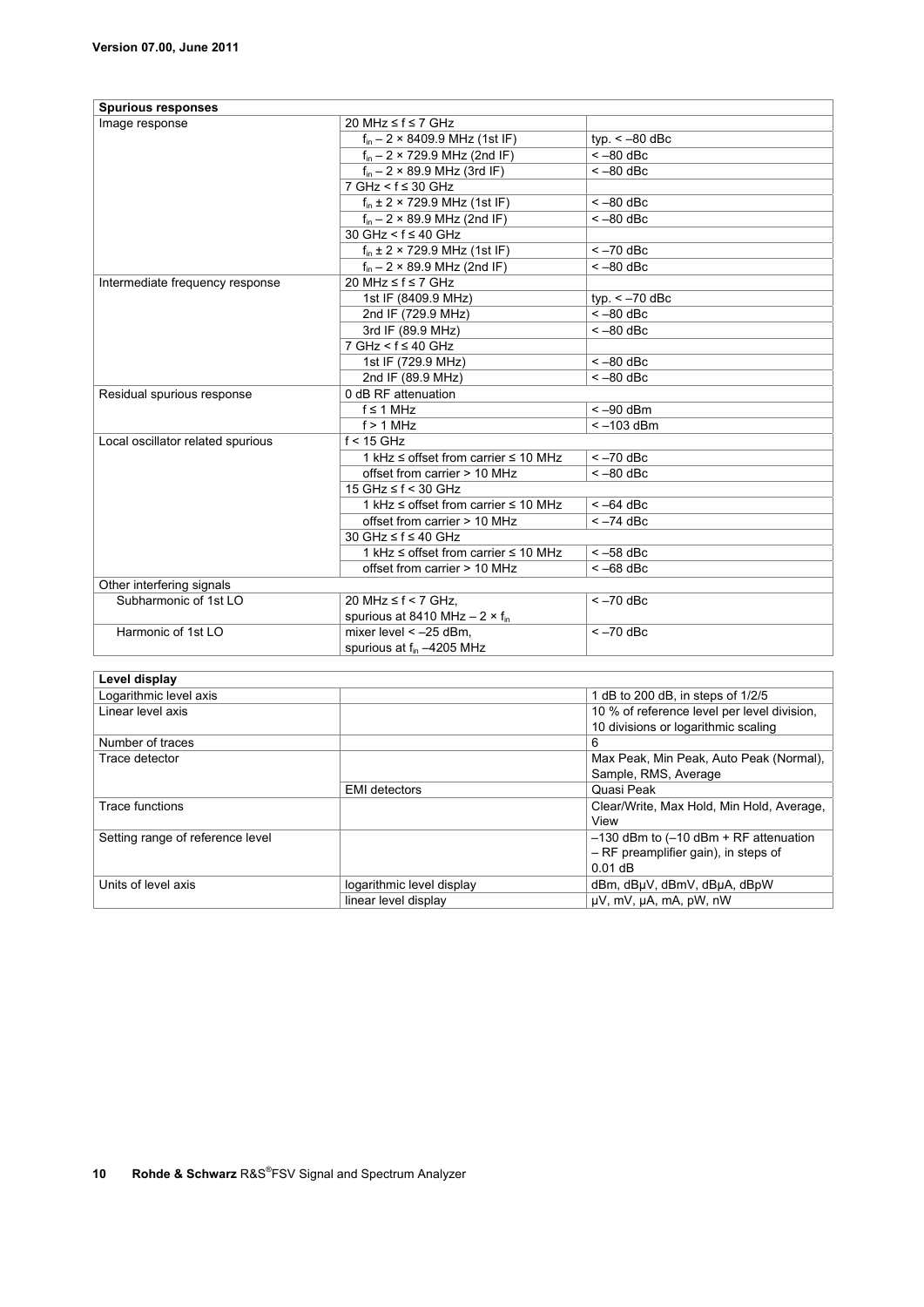| Level measurement uncertainty          |                                                                                                        |                                   |
|----------------------------------------|--------------------------------------------------------------------------------------------------------|-----------------------------------|
| Absolute level uncertainty at 64 MHz   | RBW = 10 kHz, level -10 dBm, reference level -10 dBm, RF attenuation 10 dB                             |                                   |
|                                        | +20 °C to +30 °C                                                                                       | $< 0.2$ dB ( $\sigma = 0.07$ dB)  |
|                                        | $0 °C$ to +50 $°C$                                                                                     | $< 0.35$ dB ( $\sigma = 0.12$ dB) |
| Frequency response                     | DC coupling, RF attenuation 10 dB, 20 dB, 30 dB, 40 dB,                                                |                                   |
| referenced to 64 MHz                   | RF preamplifier = OFF, $+20$ °C to $+30$ °C                                                            |                                   |
|                                        | $9$ kHz $\leq$ f < 10 MHz                                                                              | $< 0.5$ dB ( $\sigma$ = 0.17 dB)  |
|                                        | 10 MHz $\leq$ f < 3.6 GHz                                                                              | $< 0.3$ dB ( $\sigma$ = 0.1 dB)   |
|                                        | $3.6$ GHz $\leq$ f < 7 GHz                                                                             | $< 0.5$ dB ( $\sigma$ = 0.17 dB)  |
|                                        | 7 GHz ≤ f < 13.6 GHz, span < 1 GHz                                                                     | $<$ 1.5 dB ( $\sigma$ = 0.5 dB)   |
|                                        | 13.6 GHz $\leq$ f < 30 GHz, span < 1 GHz                                                               | $<$ 2 dB ( $\sigma$ = 0.66 dB)    |
|                                        | 30 GHz $\leq$ f $\leq$ 40 GHz, span < 1 GHz                                                            | $< 2.5$ dB ( $\sigma = 0.83$ dB)  |
|                                        | any setting of RF attenuation, RF preamplifier = OFF, 0 $^{\circ}$ C to +50 $^{\circ}$ C               |                                   |
|                                        | $9$ kHz $\leq$ f < 3.6 GHz                                                                             | $<$ 1 dB ( $\sigma$ = 0.33 dB)    |
|                                        | $3.6$ GHz $\leq$ f < 7 GHz                                                                             | $<$ 1.5 dB ( $\sigma$ = 0.5 dB)   |
|                                        | 7 GHz ≤ f < 13.6 GHz                                                                                   | $< 2.5$ dB ( $\sigma = 0.83$ dB)  |
|                                        | 13.6 GHz $\leq$ f < 30 GHz                                                                             | $<$ 3 dB ( $\sigma$ = 1 dB)       |
|                                        | 30 GHz ≤ $f$ ≤ 40 GHz                                                                                  | $<$ 3.5 dB ( $\sigma$ = 1.33 dB)  |
|                                        | any setting of RF attenuation, RF preamplifier = ON, 0 $^{\circ}$ C to +50 $^{\circ}$ C                |                                   |
|                                        | $9$ kHz $\leq$ f < 3.6 GHz                                                                             | $<$ 1 dB ( $\sigma$ = 0.33 dB)    |
|                                        | $3.6$ GHz $\leq$ f < 7 GHz                                                                             | $<$ 1.5 dB ( $\sigma$ = 0.5 dB)   |
|                                        | 7 GHz ≤ f < 13.6 GHz                                                                                   | $<$ 3 dB ( $\sigma$ = 1 dB)       |
|                                        | 13.6 GHz $\leq$ f < 30 GHz                                                                             | $<$ 3.5 dB ( $\sigma$ = 1.17 dB)  |
|                                        | 30 GHz $\leq$ f $\leq$ 40 GHz                                                                          | $<$ 4 dB ( $\sigma$ = 1.33 dB)    |
|                                        | with R&S <sup>®</sup> FSV-B29 option <sup>7</sup> , DC coupling, RF preamplifier = OFF, 0 °C to +50 °C |                                   |
|                                        | $10$ Hz $\leq$ f < 20 Hz                                                                               | < 1.5 dB, nominal                 |
|                                        | $20$ Hz $\leq$ f < 9 kHz                                                                               | $<$ 1 dB ( $\sigma$ = 0.33 dB)    |
| Attenuator switching uncertainty       | $f = 64$ MHz, 0 dB to 70 dB,                                                                           | $<$ 0.2 dB ( $\sigma$ = 0.07 dB)  |
|                                        | referenced to 10 dB attenuation                                                                        |                                   |
| Uncertainty of reference level setting |                                                                                                        | $0 \text{ dB}^8$                  |
| Bandwidth switching uncertainty        | referenced to RBW = 10 kHz                                                                             |                                   |
|                                        | sweep filters                                                                                          | $< 0.1$ dB ( $\sigma$ = 0.04 dB)  |
|                                        | FFT filters                                                                                            | $<$ 0.2 dB ( $\sigma$ = 0.07 dB)  |

| Display nonlinearity      |                                 |                                   |
|---------------------------|---------------------------------|-----------------------------------|
| Logarithmic level display | +5 °C to +40 °C, S/N > 16 dB    |                                   |
|                           | 0 dB to $-70$ dB                | $< 0.1$ dB ( $\sigma = 0.04$ dB)  |
|                           | 0 °C to +50 °C, $S/N > 16$ dB   |                                   |
|                           | 0 dB to $-50$ dB                | $< 0.1$ dB ( $\sigma = 0.04$ dB)  |
|                           | $-50$ dB to $-60$ dB            | $< 0.15$ dB ( $\sigma = 0.05$ dB) |
|                           | $-60$ dB to $-70$ dB            | $< 0.2$ dB ( $\sigma = 0.07$ dB)  |
| Linear level display      | $S/N > 16$ dB, 0 dB to $-70$ dB | 5 % of reference level            |

| Total measurement uncertainty |  |
|-------------------------------|--|
|                               |  |

| signal level 0 dB to $-70$ dB below reference level, $S/N > 20$ dB, sweep time auto,     |                   |
|------------------------------------------------------------------------------------------|-------------------|
| sweep type = sweep, RF attenuation 10 dB, 20 dB, 30 dB, 40 dB, RF preamplifier = $OFF$ . |                   |
| span/RBW < 100, 95 % confidence level, +20 °C to +30 °C                                  |                   |
| $9$ kHz $\leq$ f < 10 MHz                                                                | $0.39$ dB         |
| 10 MHz $\leq$ f < 3.6 GHz                                                                | $0.28$ dB         |
| $3.6$ GHz $\leq$ f $\leq$ 7 GHz                                                          | $0.39$ dB         |
| 7 GHz ≤ f < 13.6 GHz                                                                     | 1 dB              |
| $13.6$ GHz $\leq$ f < 30 GHz                                                             | $1.32 \text{ dB}$ |
| $30$ GHz ≤ f ≤ 40 GHz                                                                    | 1.65dB            |
|                                                                                          |                   |

 $7$  Standard ex factory in instruments shipped since December 2010.

 $8$  The setting of the reference level affects only the graphical representation of the measurement result on the display, not the measurement itself. Therefore, the reference level setting causes no additional uncertainty in measurement results.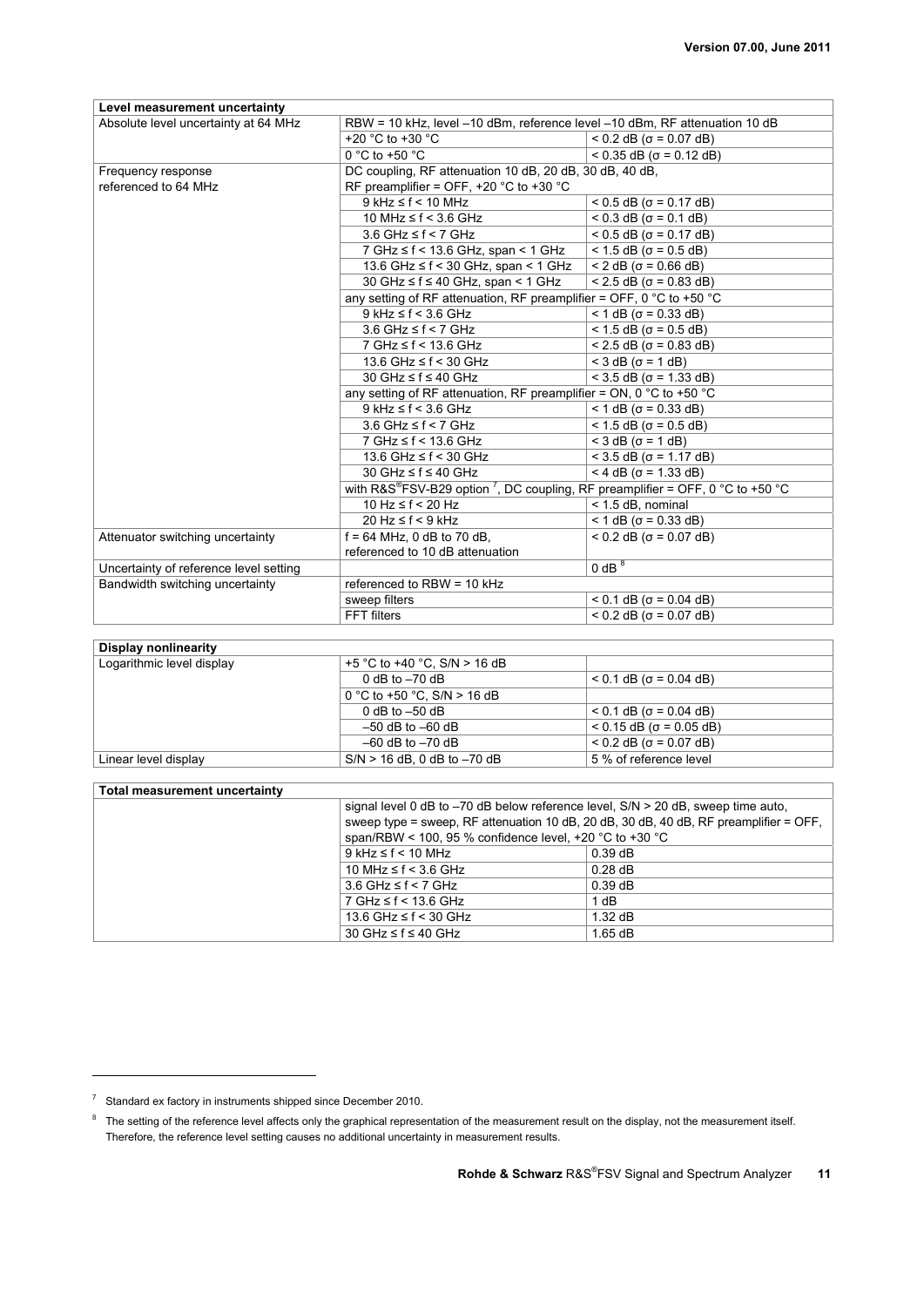# **Measurement speed 9**

| Max. sweep rate, manual operation                                   |                      | 1 ms (1000/s), nominal   |
|---------------------------------------------------------------------|----------------------|--------------------------|
| Max. sweep rate, remote operation 10, 11                            | trace average $= ON$ | 0.9 ms (1100/s), nominal |
| Remote measurement and LAN transfer <sup>10</sup>                   |                      | 2.8 ms (357/s), nominal  |
| Marker peak search <sup>10</sup>                                    |                      | 1.3 ms. nominal          |
| Center frequency tune + sweep                                       | f≤7 GHz              | 15 ms. nominal           |
| + sweep data transfer via remote control $^{10}$ $\sqrt{f}$ > 7 GHz |                      | 28 ms. nominal           |

## **Trigger functions**

| Trigger                          |                           |                                              |
|----------------------------------|---------------------------|----------------------------------------------|
| Trigger source                   |                           | free run, video, external, IF power          |
| Trigger offset                   | span $\geq$ 10 Hz         | 31.25 ns to 30 s, min. resolution 31.25 ns   |
|                                  |                           | (or 1 % of offset)                           |
|                                  | span = $0$ Hz             | (-sweep time) to 30 s,                       |
|                                  |                           | min. resolution 31.25 ns (or 1 % of offset)  |
| Max. deviation of trigger offset |                           | $\pm$ (7.8125 ns + (0.1 % × trigger offset)) |
| IF power trigger                 |                           |                                              |
| Sensitivity                      | min. signal power         | $-60$ dBm + RF attenuation $-$               |
|                                  |                           | RF preamplifier gain                         |
|                                  | max. signal power         | $-10$ dBm + RF attenuation $-$               |
|                                  |                           | RF preamplifier gain                         |
| IF power trigger bandwidth       | $RBW > 500$ kHz, swept    | 40 MHz, nominal                              |
|                                  | $RBW > 20$ kHz, FFT       |                                              |
|                                  | RBW $\leq 500$ kHz, swept | 6 MHz, nominal                               |
|                                  | $RBW \leq 20$ kHz, FFT    |                                              |
| Gated sweep                      |                           |                                              |
| Gate source                      |                           | video, external, IF power                    |
| Gate delay                       |                           | 31.25 ns to 30 s, min. resolution 31.25 ns   |
|                                  |                           | (or 1 % of delay)                            |
| Gate length                      |                           | 31.25 ns to 30 s, min. resolution 31.25 ns   |
|                                  |                           | (or 1 % of gate length)                      |
| Max. deviation of gate length    |                           | $\pm$ (7.8125 ns + (0.1 % × gate length))    |

### **I/Q data**

| Interface                         |                                        | GPIB or LAN interface    |
|-----------------------------------|----------------------------------------|--------------------------|
| Memory length                     |                                        | max. 200 Msample I and Q |
| Word length of I/Q samples        | sampling rate > 64 MHz or              | 18 bit                   |
|                                   | number of samples > 100 Msample        |                          |
|                                   | otherwise                              | 24 bit                   |
| Sampling rate                     | all models except R&S®FSV40, model .39 | 100 Hz to 45 MHz         |
|                                   | with R&S®FSV-B70 option                | 100 Hz to 128 MHz        |
|                                   | R&S®FSV40, model .39                   | 100 Hz to 12.5 MHz       |
| Max. signal bandwidth (equalized) | $f \leq 7$ GHz                         |                          |
|                                   | all models except R&S®FSV40, model .39 | 28 MHz                   |
|                                   | with R&S®FSV-B70 option                | 40 MHz                   |
|                                   | R&S®FSV40, model .39                   | 10 MHz                   |
| Amplitude flatness                | $f \leq 7$ GHz                         | 0.3 dB, nominal          |
| Deviation from linear phase       | $f \leq 7$ GHz                         | 1°. nominal              |

<sup>&</sup>lt;sup>9</sup> Valid for instruments with CPU board 1091.1599.00.

<sup>&</sup>lt;sup>10</sup> Measured with personal computer equipped with Intel<sup>®</sup> Core™2 Duo 2.13 GHz and Gbit LAN interface.

<sup>&</sup>lt;sup>11</sup> Measurement is performed with a sweep count of 1000. The indicated speed is the average speed of 1 sweep.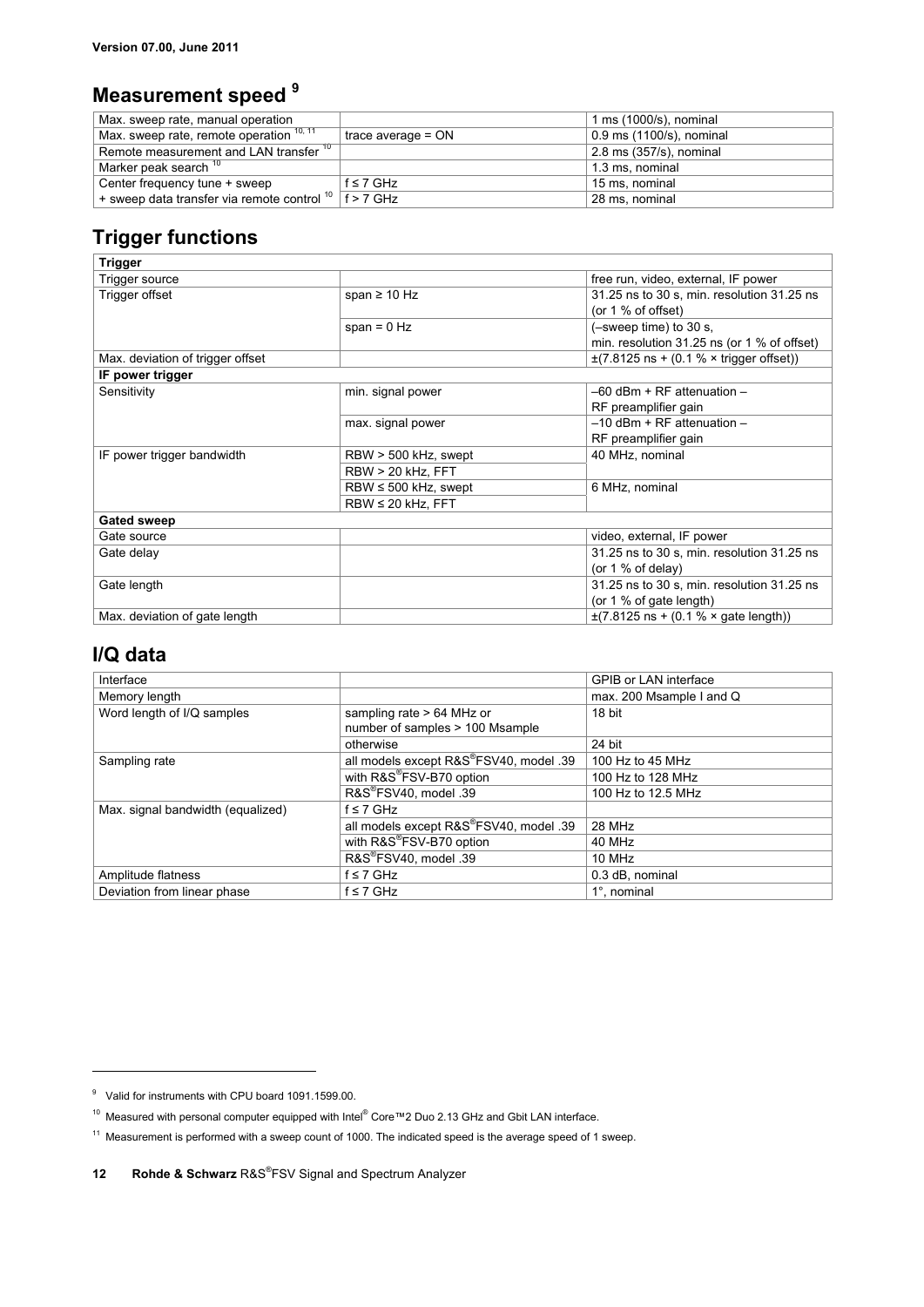# **Inputs and outputs**

| <b>RF</b> input                        |                                                       |                                        |
|----------------------------------------|-------------------------------------------------------|----------------------------------------|
| Impedance                              |                                                       | $50 \Omega$                            |
| Connector                              | R&S®FSV3, R&S®FSV7, R&S®FSV13                         | N female                               |
|                                        | R&S®FSV30                                             | test port adapter APC 3.5 mm/N female  |
|                                        | R&S®FSV40                                             | test port adapter 2.92 mm (K)/N female |
| <b>VSWR</b>                            | RF attenuation $\geq 10$ dB                           |                                        |
|                                        | 10 MHz $\leq$ f < 3.6 GHz                             | $< 1.5$ , typ. 1.3                     |
|                                        | $3.6$ GHz $\leq$ f < 20 GHz                           | $< 2$ , typ. 1.8                       |
|                                        | 20 GHz $\leq$ f < 27 GHz                              | $< 2.2$ , typ. 2                       |
|                                        | 27 GHz $\leq$ f < 30 GHz                              |                                        |
|                                        | DC-coupled                                            | $< 2.2$ , typ. 2                       |
|                                        | AC-coupled                                            | typ. 2.5                               |
|                                        | $30$ GHz $\leq$ f $\leq$ 40 GHz                       |                                        |
|                                        | DC-coupled                                            | $< 2.5$ , typ. 2.2                     |
|                                        | AC-coupled                                            | typ. $3$                               |
|                                        | RF attenuation < 10 dB, DC-coupled                    |                                        |
|                                        | 10 MHz $\leq$ f $\leq$ 7 GHz                          | typ. 2                                 |
|                                        | 7 GHz $\leq$ f < 30 GHz                               | typ. 2.5                               |
|                                        | $30$ GHz $\leq$ f $\leq$ 40 GHz                       | typ.3                                  |
| Setting range of attenuator            | standard                                              | 0 dB to 75 dB, in 5 dB steps           |
|                                        | with R&S®FSV-B25 option                               | 0 dB to 75 dB, in 1 dB steps           |
| Setting range of electronic attenuator | with $RAS^{\circledast}FSV-B25$ option, $f \le 7$ GHz | 0 dB to 25 dB, in 1 dB steps           |
|                                        | with $R\&S^{\circledast}$ FSV-B25 option, f > 7 GHz   | 0 dB to 9 dB, in 1 dB steps            |
| RF preamplifier gain                   | with R&S®FSV-B22 option                               | 20 dB, nominal                         |
|                                        | with R&S®FSV-B24 option                               |                                        |
|                                        | $f \leq 7$ GHz                                        | 20 dB, nominal                         |
|                                        | $f > 7$ GHz                                           | 30 dB, nominal                         |
|                                        |                                                       |                                        |
| Probe power supply                     |                                                       |                                        |
| Supply voltages                        |                                                       | +15 V DC, $-12.6$ V DC and ground,     |
|                                        |                                                       | max. 150 mA, nominal                   |
|                                        |                                                       |                                        |

| Noise source drive |  |                                    |
|--------------------|--|------------------------------------|
| Connector          |  | <b>BNC</b> female                  |
| Output voltage     |  | 0 V/28 V, max. 100 mA, switchable, |
|                    |  | nominal                            |

| <b>Power sensor</b>  |                                                                                         |  |
|----------------------|-----------------------------------------------------------------------------------------|--|
| Connector            | 6-pin LEMOSA female for supported<br>$\mathsf{RAS}^{\circledast}$ NRP-Zxx power sensors |  |
|                      |                                                                                         |  |
| <b>USB interface</b> | 2 ports, type A plug, version 2.0                                                       |  |

| <b>Reference output</b> |                    |                                |
|-------------------------|--------------------|--------------------------------|
| Connector               |                    | <b>BNC</b> female              |
| Impedance               |                    | 50 $\Omega$                    |
| Output frequency        | internal reference | 10 MHz                         |
|                         | external reference | same as reference input signal |
| Level                   |                    | > 0 dBm. nominal               |

| Reference input       |                                                   |  |
|-----------------------|---------------------------------------------------|--|
| Connector             | <b>BNC</b> female                                 |  |
| Impedance             | 50 $\Omega$                                       |  |
| Input frequency range | 1 MHz $\leq f_{in} \leq 20$ MHz, in 100 kHz steps |  |
| Required level        | $> 0$ dBm into 50 $\Omega$                        |  |

| External trigger/gate input |  |                   |
|-----------------------------|--|-------------------|
| Connector                   |  | <b>BNC</b> female |
| Trigger voltage             |  | $0.5$ V to 3.5 V  |
| Input impedance             |  | 10 k $\Omega$     |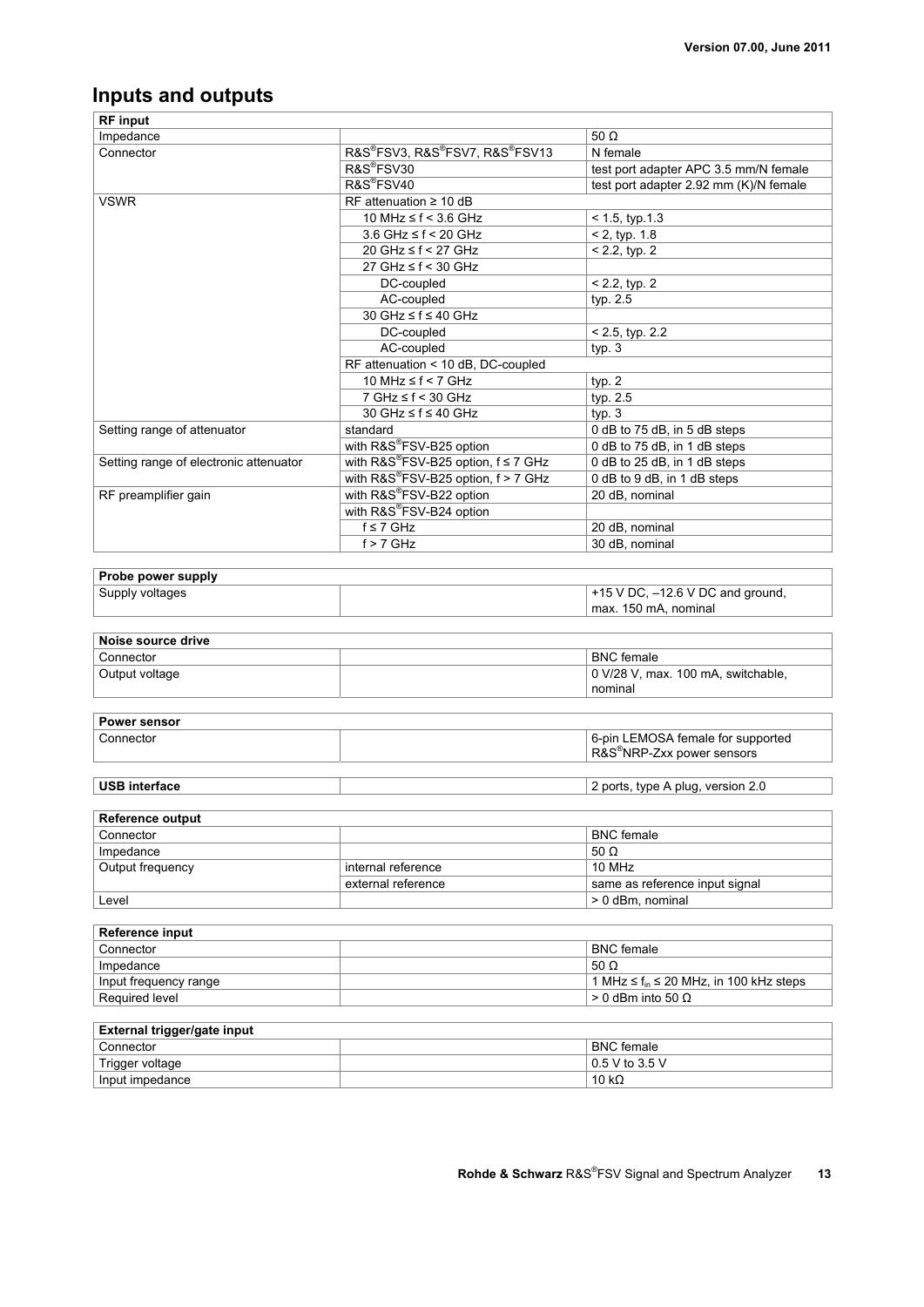| <b>IEC/IEEE bus control</b> | interface in line with IEC 625-2      |
|-----------------------------|---------------------------------------|
|                             | (IEEE 488.2)                          |
| Command set                 | SCPI 1997.0                           |
| Connector                   | 24-pin Amphenol female                |
| Interface functions         | SH1, AH1, T6, L4, SR1, RL1, PP1, DC1, |
|                             | DT1, C0                               |
|                             |                                       |
| <b>LAN</b> interface        | 10/100/1000BaseT                      |
| Connector                   | <b>RJ-45</b>                          |
|                             |                                       |
| <b>External monitor</b>     |                                       |
| Connector                   | VGA-compatible, 15-pin, mini D-Sub    |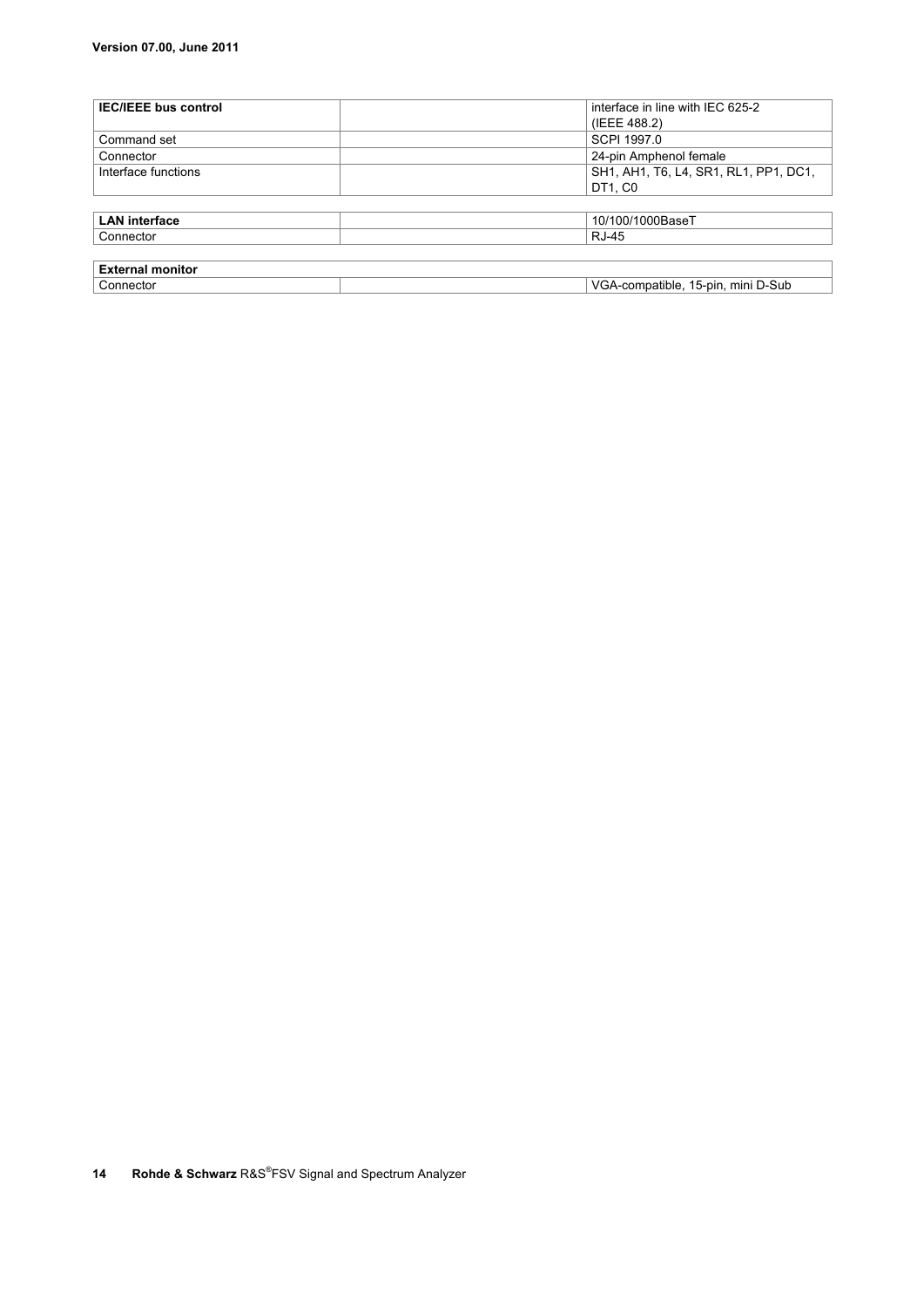# **General data**

| Dienlay               | color display (8.4")<br>ᆍ<br>cm LC<br>-21 |
|-----------------------|-------------------------------------------|
|                       | × 600 pixel (SVGA resolution)<br>800      |
| Pixel<br>tailure rate |                                           |

| Data storage |                                      |                                           |
|--------------|--------------------------------------|-------------------------------------------|
| Internal     | standard                             | hard disk $\geq 40$ Gbyte, nominal        |
|              | with R&S <sup>®</sup> FSV-B18 option | solid-state drive $\geq 8$ Gbyte, nominal |
| External     |                                      | supports USB-2.0-compatible memory        |
|              |                                      | devices                                   |

| <b>Environmental conditions</b> |                                                        |                               |
|---------------------------------|--------------------------------------------------------|-------------------------------|
| Temperature                     | operating temperature range                            | $+5$ °C to $+40$ °C           |
|                                 | operating temperature range with<br>R&S®FSV-B18 option | 0 °C to +50 $^{\circ}$ C      |
|                                 | permissible temperature range                          | 0 °C to +50 °C                |
|                                 | storage temperature range                              | $-40$ °C to +70 °C            |
| Climatic loading                |                                                        | +40 °C at 90 % rel. humidity, |
|                                 |                                                        | in line with EN 60068-2-30    |

| <b>Mechanical resistance</b> |            |                                            |
|------------------------------|------------|--------------------------------------------|
| Vibration                    | sinusoidal | 5 Hz to 150 Hz, max. 2 g at 55 Hz;         |
|                              |            | 0.5 g from 55 Hz to 150 Hz;                |
|                              |            | in line with EN 60068-2-6                  |
|                              | random     | 10 Hz to 300 Hz, acceleration 1.2 g (RMS). |
|                              |            | in line with EN 60068-2-64                 |
| Shock                        |            | 40 g shock spectrum,                       |
|                              |            | in line with MIL-PRF-28800F                |

| <b>EMC</b> | in line with EMC Directive 2004/108/EC |
|------------|----------------------------------------|
|            | including:                             |
|            | IEC/EN 61326-1 <sup>12, 13</sup>       |
|            | IEC/EN 61326-2-1                       |
|            | CISPR 11/EN 55011 <sup>12</sup>        |
|            | IEC/EN 61000-3-2                       |
|            | IEC/EN 61000-3-3                       |
|            |                                        |

| Recommended calibration interval |  | vear |
|----------------------------------|--|------|

| Power supply      |                                 |                                            |
|-------------------|---------------------------------|--------------------------------------------|
| AC supply         |                                 | 100 V to 240 V, 3 A to 1.25 A; 50 Hz to    |
|                   |                                 | 400 Hz, class of protection I in line with |
|                   |                                 | <b>VDE 411</b>                             |
| Power consumption | R&S®FSV3, R&S®FSV7              | typ. 90 W, max. 180 W with all options     |
|                   | R&S®FSV13, R&S®FSV30, R&S®FSV40 | typ. 115 W, max. 180 W with all options    |
| Safety            |                                 | in line with EN 61010-1, IEC 61010-1,      |
|                   |                                 | UL 61010-1.                                |
|                   |                                 | CAN/CSA-C22.2 No. 61010-1-4                |
| Test mark         |                                 | VDE, GS, CSA, CSA-NRTL                     |

| <b>Weight and dimensions</b>        |                        |                                        |
|-------------------------------------|------------------------|----------------------------------------|
| <b>Dimensions</b>                   | $W \times H \times D$  | 412 mm $\times$ 197 mm $\times$ 417 mm |
|                                     |                        | 16.22 in × 7.76 in × 16.42 in          |
| Net weight without options, nominal | R&S®FSV3, R&S®FSV7     | 9.5 kg                                 |
|                                     |                        | 20.94 lb                               |
|                                     | R&S®FSV13              | 10.3 kg                                |
|                                     |                        | 22.7 lb                                |
|                                     | R&S®FSV30              | 10.7 kg                                |
|                                     |                        | 23.58 lb                               |
|                                     | R&S <sup>®</sup> FSV40 | 11.1 kg                                |
|                                     |                        | 24.46 lb                               |

<sup>&</sup>lt;sup>12</sup> Emission limits for class A equipment.

 $13$  Immunity test requirement for industrial environment (EN 61326 table 2).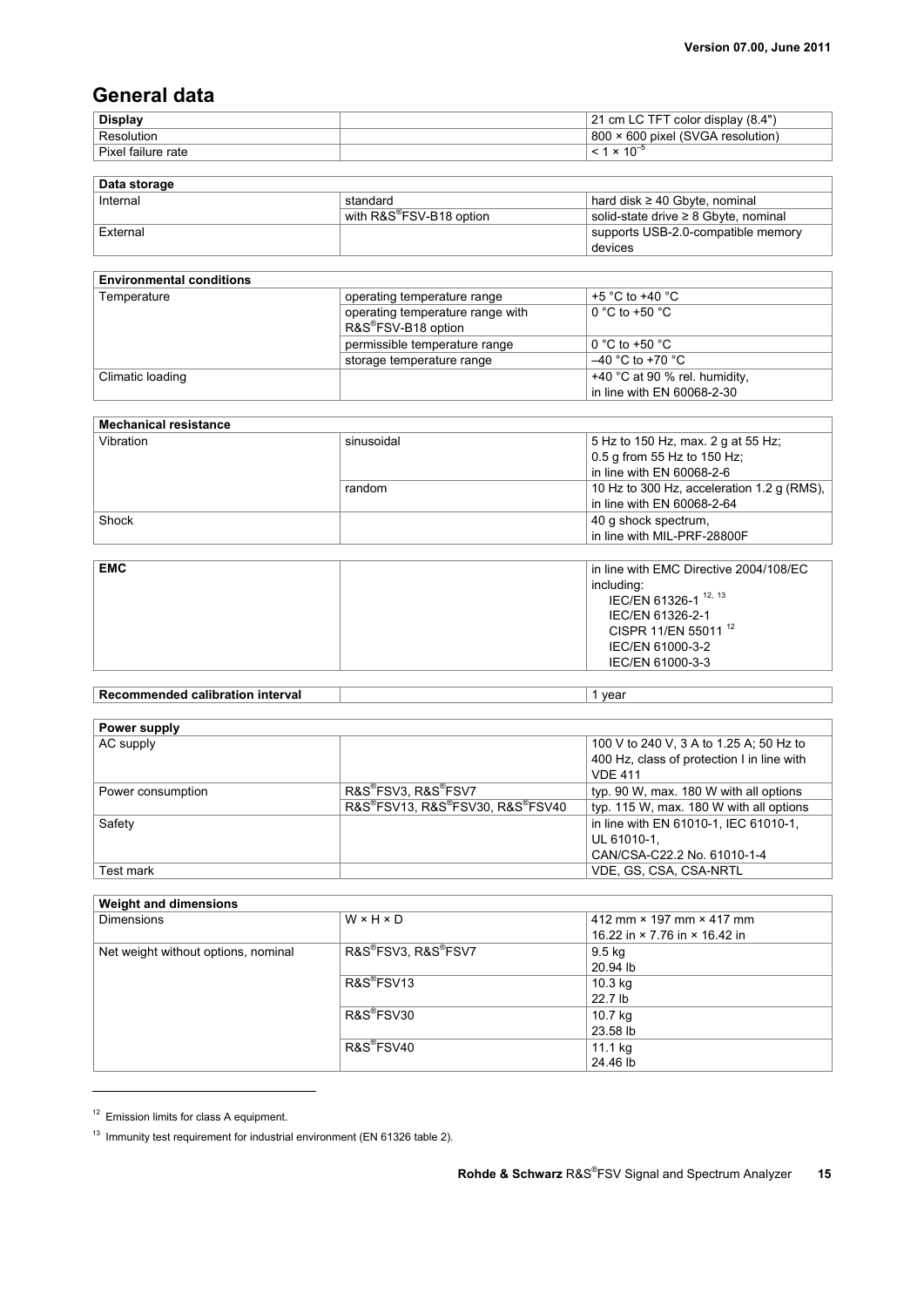# **Options**

# **R&S®FSV-B3 audio demodulator**

| AM and FM                  |
|----------------------------|
| loudspeaker and phone jack |
| 100 ms to 60 s             |
|                            |

| <b>AF output</b>     |                         |  |
|----------------------|-------------------------|--|
| Connector            | ∣ 3.5 mm mini iack      |  |
| Output impedance     | 10 $\Omega$             |  |
| Open-circuit voltage | up to 1.5 V, adjustable |  |

# **R&S®FSV-B5 additional interfaces**

| User port        |                                     |  |
|------------------|-------------------------------------|--|
| <b>Connector</b> | 9-pin D-Sub male                    |  |
| Output           | TTL-compatible, 0 V/5 V, max. 15 mA |  |
| Input            | TTL-compatible, max. 5 V            |  |

| IF/video/demod out                  |                                           |                            |
|-------------------------------------|-------------------------------------------|----------------------------|
| Connector                           |                                           | BNC female, 50 $\Omega$    |
| IF out                              |                                           |                            |
| <b>Bandwidth</b>                    |                                           | equal to RBW setting       |
| IF frequency                        |                                           | 32 MHz                     |
| Output level (gain versus RF input) | RF attenuation 0 dB, RF preamplifier OFF, | 0 dB, nominal              |
|                                     | span 0 Hz                                 |                            |
| Video out                           |                                           |                            |
| <b>Bandwidth</b>                    |                                           | equal to VBW setting       |
| Output scaling                      | log. display scale                        | logarithmic                |
|                                     | lin. display scale                        | linear                     |
| Output level                        | center frequency > 10 MHz, span 0 Hz,     | 1 V, open circuit, nominal |
|                                     | signal at reference level and center      |                            |
|                                     | frequency                                 |                            |
|                                     |                                           |                            |

| Trigger out          |                                   |  |
|----------------------|-----------------------------------|--|
| Connector            | <b>BNC</b> female                 |  |
| Output               | TTL-compatible, 0 V/5 V           |  |
|                      |                                   |  |
| <b>USB interface</b> | 2 ports, type A plug, version 2.0 |  |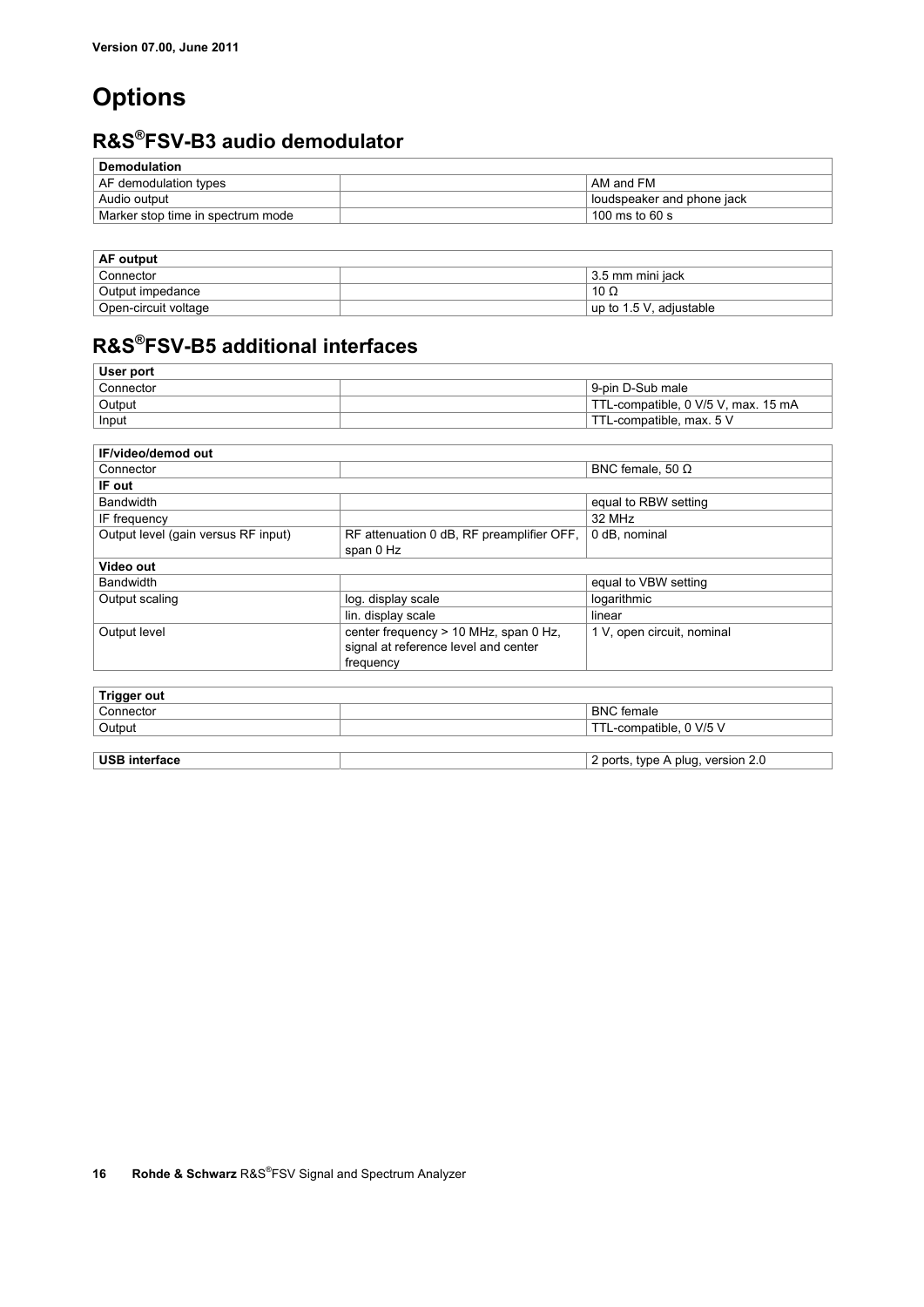٦

# **R&S®FSV-B9 tracking generator**

| Frequency       |                                                           |                    |
|-----------------|-----------------------------------------------------------|--------------------|
| Frequency range | R&S <sup>®</sup> FSV3                                     | 100 kHz to 3.6 GHz |
|                 | R&S®FSV7, R&S®FSV13, R&S®FSV30,<br>R&S <sup>®</sup> FSV40 | 100 kHz to 7 GHz   |
|                 |                                                           |                    |

| Frequency offset |  |             |
|------------------|--|-------------|
| nn ac<br>ישו     |  | ' GHz<br>±1 |
| resolution       |  | Hz          |

| <b>Spectral purity</b> |                                     |                         |  |
|------------------------|-------------------------------------|-------------------------|--|
| SSB phase noise        | $\frac{1}{2}$ frequency = 1000 MHz, | ' typ. –90 dBc (1 Hz) ∣ |  |
|                        | carrier offset = $100$ kHz          |                         |  |

| Level                          |                                           |                                         |
|--------------------------------|-------------------------------------------|-----------------------------------------|
| Setting range                  | normal mode                               | $-60$ dBm to 0 dBm, in 0.1 dB steps     |
|                                | with AM, I/Q                              | $-60$ dBm to $-10$ dBm, in 0.1 dB steps |
| Max. deviation of output level | frequency = 64 MHz, $+20$ °C to $+30$ °C. | $< 1$ dB                                |
|                                | output level $= -10$ dBm,                 |                                         |
|                                | frequency offset = $0$ Hz, modulation OFF |                                         |
| Frequency response             | output level $= -10$ dBm, referenced to   | $<$ 3 dB                                |
|                                | level at 64 MHz, 100 kHz ≤ $f$ ≤ 7 GHz,   |                                         |
|                                | frequency offset = $0$ Hz, modulation OFF |                                         |
|                                |                                           |                                         |
| Dynamic range                  | $RBW = 1 kHz, f > 10 MHz$                 | 110dB                                   |

| Harmonics, non-harmonic spurious | output level = $-10$ dBm | –30 dBc |
|----------------------------------|--------------------------|---------|
|----------------------------------|--------------------------|---------|

| <b>Modulation</b>          |              |                  |
|----------------------------|--------------|------------------|
| Modulation format          | external     | I/Q, AM, FM      |
| АM                         | $f > 10$ MHz |                  |
| Modulation depth           |              | 0 % to 100 %     |
| Modulation frequency range |              | 0 Hz to 1 MHz    |
| FM                         | $f > 10$ MHz |                  |
| Frequency deviation        |              | 0 Hz to 10 MHz   |
| Modulation frequency range |              | $0$ Hz to 10 kHz |

| л. |
|----|
|    |

| $\overline{\phantom{0}}$<br>$. \n0.00000000$<br>лσ | $-\sim$<br>N<br>. .<br>naie<br>50 S.Z<br> |
|----------------------------------------------------|-------------------------------------------|
| <b>VSWF</b>                                        | nomina<br>illidi<br>.                     |

#### **TG I/AM IN**

| - -<br>∽<br>BNC<br>onn<br>; temale.<br>JOF.<br>גע טכ |  |
|------------------------------------------------------|--|
| Input<br>(nr                                         |  |

# **TG Q/FM IN**

| $\sim$<br>Connector | BNC female, 50 $\Omega$ |
|---------------------|-------------------------|
| Input voltage       | (pp                     |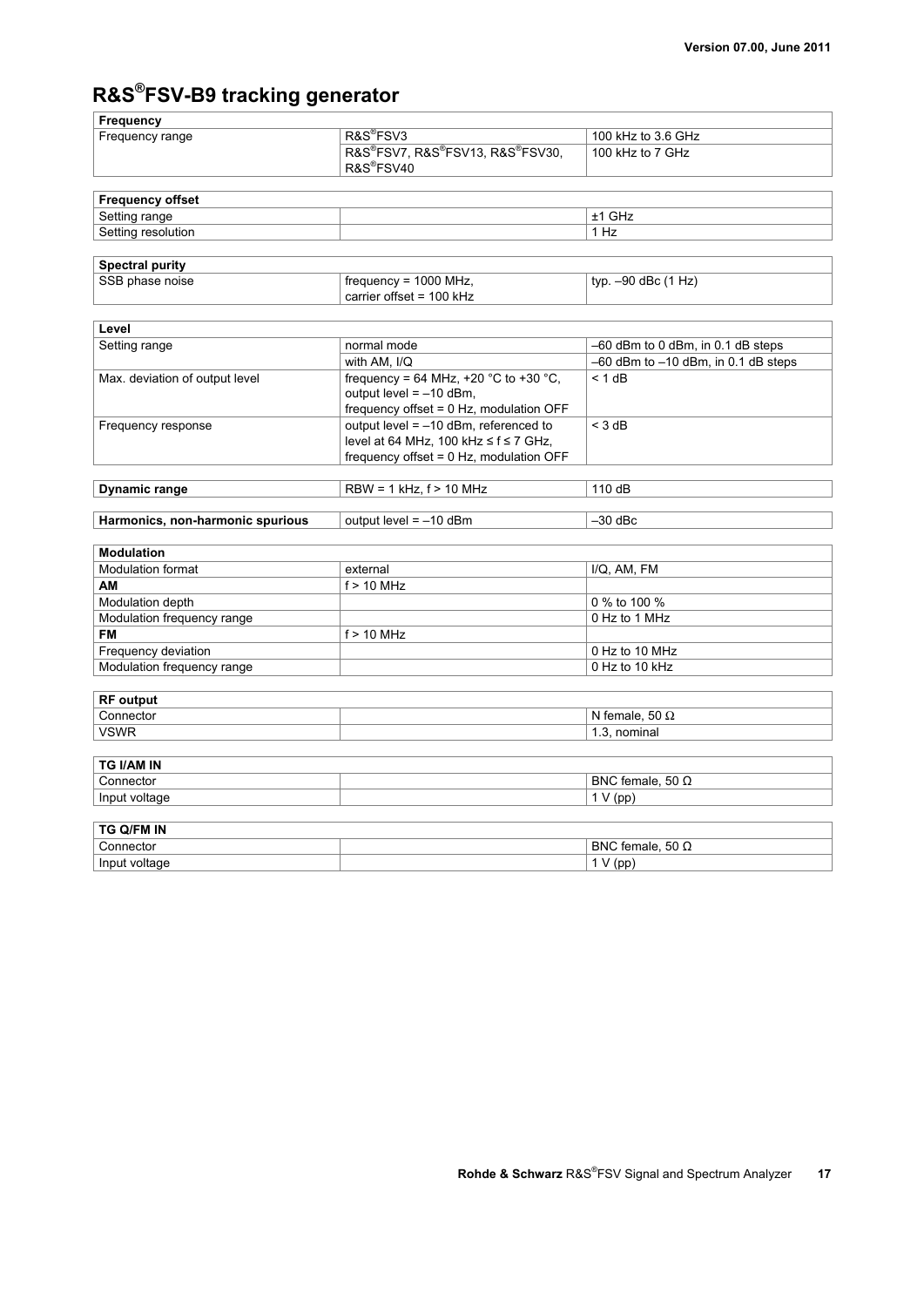# **R&S®FSV-B10 external generator control**

| Interface                   |                                                                                                                                                                                                                                                     |
|-----------------------------|-----------------------------------------------------------------------------------------------------------------------------------------------------------------------------------------------------------------------------------------------------|
| IEC/IEEE bus control        | 24-pin Amphenol female                                                                                                                                                                                                                              |
| Aux control                 | 9-pin D-Sub female                                                                                                                                                                                                                                  |
|                             |                                                                                                                                                                                                                                                     |
| Supported signal generators | R&S®SMA100A, R&S®SMB100A,<br>R&S®SMBV100A, R&S®SMC100A,<br>R&S®SME, R&S®SMF100A, R&S®SMG,<br>R&S®SMGL, R&S®SMGU, R&S®SMH,<br>R&S®SMHU, R&S®SMIQ, R&S®SMJ100A,<br>R&S®SML, R&S®SMP, R&S®SMR,<br>R&S®SMT, R&S®SMU200A, R&S®SMV03,<br>R&S®SMX, R&S®SMY |

# **R&S®FSV-B17 digital baseband interface**

| I/Q data IN          |                                           |                                       |
|----------------------|-------------------------------------------|---------------------------------------|
| Connector            |                                           | 26-pin female Mini D Ribbon connector |
| Data lines           | number of data lines (differential lines) | 8                                     |
|                      | bit rate (on each data line)              | 396 MHz to 600 MHz                    |
|                      | level                                     | <b>LVDS</b>                           |
| Clock                | clock rate                                | 66 MHz to 100 MHz                     |
|                      | level                                     | <b>LVDS</b>                           |
| Communications lines |                                           | bidirectional 2-wire interface        |
|                      | level                                     | 3.3V                                  |
| I/Q data OUT         |                                           |                                       |
| Connector            |                                           | 26-pin female Mini D Ribbon connector |
| Data lines           | number of data lines (differential lines) | 8                                     |
|                      | bit rate (on each data line)              | 600 MHz                               |
|                      | level                                     | <b>LVDS</b>                           |
| <b>Clock</b>         | clock rate                                | 100 MHz                               |
|                      | level                                     | <b>LVDS</b>                           |
| Communications lines |                                           | bidirectional 2-wire interface        |
|                      | level                                     | 3.3V                                  |

### **R&S®FSV-B21 LO/IF ports for external mixers (for R&S®FSV30 and R&S®FSV40 only)**

| LO signal       |                                      |                        |
|-----------------|--------------------------------------|------------------------|
| Frequency range |                                      | 7.73 GHz to 15.23 GHz  |
| Level           | +20 $^{\circ}$ C to +30 $^{\circ}$ C | $+15.5$ dBm $\pm$ 1 dB |
|                 | +5 °C to +40 °C                      | $+15.5$ dBm $\pm$ 3 dB |

|                                                                                    | 729.9 MHz |
|------------------------------------------------------------------------------------|-----------|
| 2-port mixer                                                                       | $-20$ dBm |
| (LO output/IF input, front panel)                                                  |           |
| 3-port mixer (IF input, front panel)                                               | $-20$ dBm |
| IF input level -30 dBm, RBW 30 kHz, 2-port mixer, LO output/IF input (front panel) |           |
| +20 $^{\circ}$ C to +30 $^{\circ}$ C                                               | $< 1$ dB  |
| $+5$ °C to $+40$ °C                                                                | $<$ 3 dB  |
| IF input level -30 dBm, RBW 30 kHz, 3-port mixer, IF input (front panel)           |           |
| +20 $^{\circ}$ C to +30 $^{\circ}$ C                                               | $< 1$ dB  |
| $+5$ °C to $+40$ °C                                                                | $<$ 3 dB  |
|                                                                                    |           |

| Inputs and outputs |                                   |  |
|--------------------|-----------------------------------|--|
| LO output/IF input | SMA female. 50 $\Omega$           |  |
| IF input           | female, 50 $\Omega$<br><b>SMA</b> |  |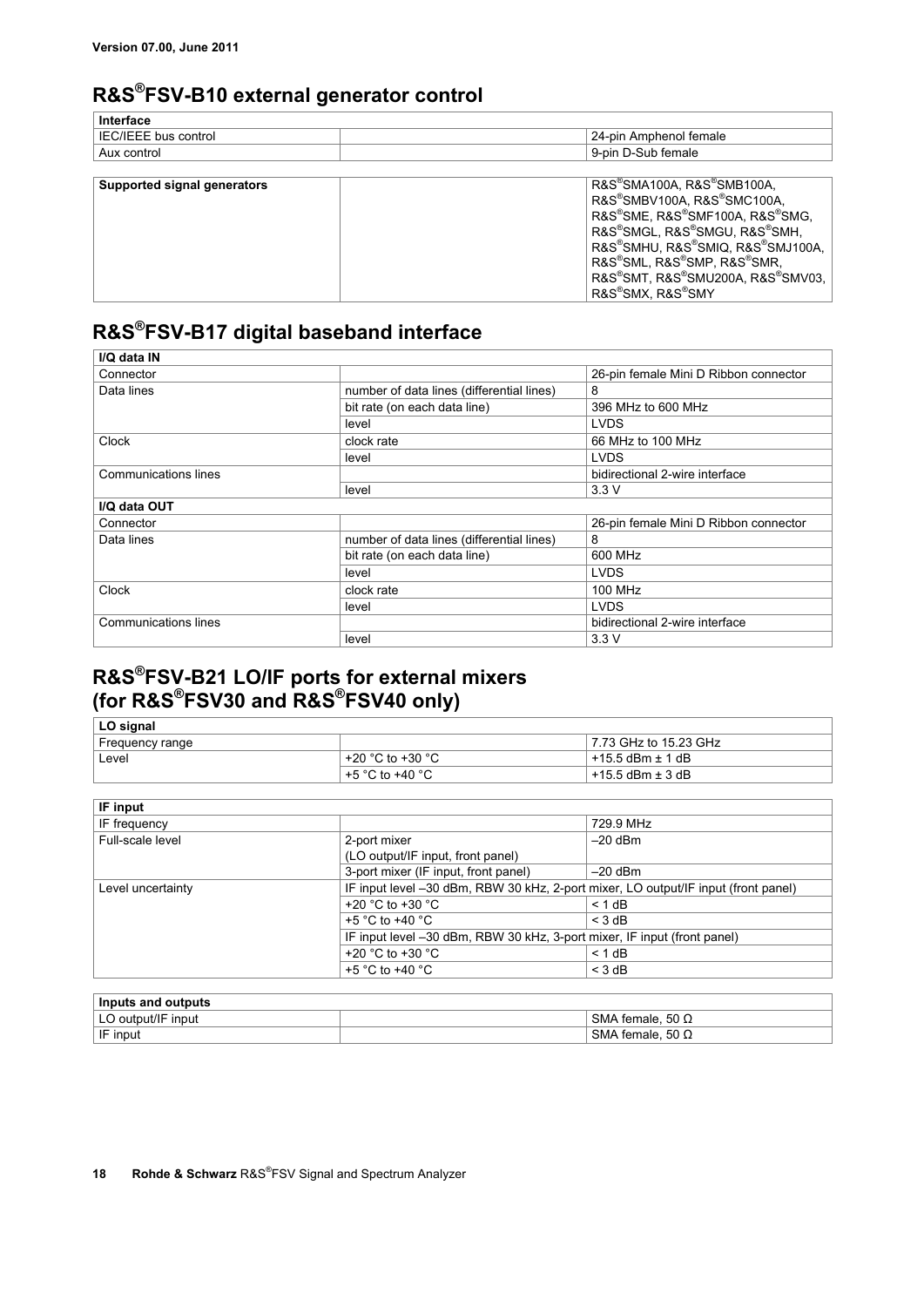# **Ordering information**

| <b>Designation</b>                                                                   | Type                                 | Order No.    |  |
|--------------------------------------------------------------------------------------|--------------------------------------|--------------|--|
| Signal and Spectrum Analyzer                                                         | R&S <sup>®</sup> FSV3                | 1307.9002.03 |  |
| Signal and Spectrum Analyzer                                                         | R&S <sup>®</sup> FSV7                | 1307.9002.07 |  |
| Signal and Spectrum Analyzer                                                         | R&S <sup>®</sup> FSV13               | 1307.9002.13 |  |
| Signal and Spectrum Analyzer                                                         | R&S <sup>®</sup> FSV30               | 1307.9002.30 |  |
| Signal and Spectrum Analyzer                                                         | R&S <sup>®</sup> FSV40 <sup>14</sup> | 1307.9002.39 |  |
| Signal and Spectrum Analyzer                                                         | R&S <sup>®</sup> FSV40               | 1307.9002.40 |  |
| <b>Accessories supplied</b>                                                          |                                      |              |  |
| Dower cable, quick start quide and CD DOM (with operating manual and service manual) |                                      |              |  |

Power cable, quick start guide and CD-ROM (with operating manual and service manual)

R&S® FSV30: test port adapter with 3.5 mm female (1021.0512.00) and N female (1021.0535.00) connectors

R&S<sup>®</sup>FSV40: test port adapter with 2.92 mm (K) female (1036.4790.00) and N female (1036.4777.00) connectors

# **Options**

| Designation                                                         | <b>Type</b> | Order No.                    | Retrofittable | <b>Remarks</b>                            |
|---------------------------------------------------------------------|-------------|------------------------------|---------------|-------------------------------------------|
| Ruggedized Housing                                                  | R&S®FSV-B1  | 1310.9500.02                 | no            |                                           |
| Audio Demodulator                                                   | R&S®FSV-B3  | 1310.9516.02                 | yes           | retrofit in service center                |
| <b>OCXO Reference Frequency</b>                                     | R&S®FSV-B4  | 1310.9522.02                 | yes           | user-retrofittable                        |
| <b>OCXO Extended Frequency Stability</b>                            | R&S®FSV-B4  | 1310.9522.03                 | yes           | user-retrofittable                        |
| <b>Additional Interfaces</b>                                        | R&S®FSV-B5  | 1310.9539.02                 | yes           | IF out, video out, AUX                    |
|                                                                     |             |                              |               | port, trigger out, 2 × USB                |
| Tracking Generator (100 kHz to 7 GHz)                               | R&S®FSV-B9  | 1310.9545.02                 | yes           | retrofit in service center                |
| <b>External Generator Control</b>                                   | R&S®FSV-B10 | 1310.9551.02                 | yes           | retrofit in service center                |
| Ultra-High Precision Frequency Reference                            | R&S®FSV-B14 | 1310.9980.02                 | yes           | retrofit in service center                |
| Digital Baseband Interface                                          | R&S®FSV-B17 | 1310.9568.02                 | yes           | user-retrofittable, for                   |
|                                                                     |             |                              |               | details ask service center,               |
|                                                                     |             |                              |               | not available for<br>R&S®FSV40, model .39 |
| Solid-State Drive (removable hard drive)                            | R&S®FSV-B18 | 1310.9697.03                 | yes           | user-retrofittable                        |
| Spare Hard Drive (removable hard drive)                             | R&S®FSV-B19 | 1310.9574.03                 | yes           | user-retrofittable                        |
| LO/IF Ports for External Mixers                                     | R&S®FSV-B21 | 1310.9597.02                 | no            |                                           |
| RF Preamplifier (9 kHz to 7 GHz)                                    | R&S®FSV-B22 | 1310.9600.02                 | yes           | user-retrofittable                        |
| RF Preamplifier (9 kHz to 13.6 GHz)                                 | R&S®FSV-B24 | 1310.9616.13                 | no            |                                           |
| RF Preamplifier (9 kHz to 30 GHz)                                   | R&S®FSV-B24 | 1310.9616.30                 | no            |                                           |
| RF Preamplifier (9 kHz to 40 GHz)                                   | R&S®FSV-B24 | 1310.9616.40                 | no            |                                           |
| Electronic Attenuator, 1 dB steps                                   | R&S®FSV-B25 | 1310.9622.02                 | yes           | user-retrofittable                        |
| Frequency Range Extension 10 Hz <sup>15</sup>                       | R&S®FSV-B29 | 1310.9639.02                 | yes           | user-retrofittable                        |
| 40 MHz Analysis Bandwidth                                           | R&S®FSV-B70 | 1310.9645.02                 | yes           | user-retrofittable,                       |
|                                                                     |             |                              |               | for frequencies $\leq 7$ GHz,             |
|                                                                     |             |                              |               | not available for                         |
|                                                                     |             |                              |               | R&S®FSV40, model .39                      |
| Firmware/software                                                   | R&S®FSV-K7  |                              |               |                                           |
| Analog Modulation Analysis for AM, FM, φM<br>FM Stereo Measurements | R&S®FSV-K7S | 1310.8103.02<br>1310.8126.02 |               | requires R&S®FSV-K7                       |
| Bluetooth <sup>®</sup> /EDR Measurements                            | R&S®FSV-K8  | 1310.8155.02                 |               |                                           |
| Power Sensor Measurement with R&S®NRP                               | R&S®FSV-K9  | 1310.8203.02                 |               | supports R&S®NRP-Zxx                      |
| <b>Power Sensors</b>                                                |             |                              |               | power sensors                             |
| Analysis of GSM, EDGE and EDGE Evolution                            | R&S®FSV-K10 | 1310.8055.02                 |               |                                           |
| Signals                                                             |             |                              |               |                                           |
| Spectrogram Measurements                                            | R&S®FSV-K14 | 1310.8255.02                 |               |                                           |
| Noise Figure and Gain Measurements                                  | R&S®FSV-K30 | 1310.8355.02                 |               |                                           |
| Phase Noise Measurement Application                                 | R&S®FSV-K40 | 1310.8403.02                 |               |                                           |
| Vector Signal Analysis                                              | R&S®FSV-K70 | 1310.8455.02                 |               |                                           |
| Analysis of 3GPP FDD Base Station Signals                           | R&S®FSV-K72 | 1310.8503.02                 |               |                                           |
| incl. HSPA+                                                         |             |                              |               |                                           |
| 3GPP FDD UE Analysis incl. HSPA+                                    | R&S®FSV-K73 | 1310.8555.02                 |               |                                           |
| 3GGP TD-SCDMA BTS Measurements                                      | R&S®FSV-K76 | 1310.8603.02                 |               |                                           |

<sup>14</sup> Max. bandwidth 10 MHz.

 $^{15}$  Standard ex factory in instruments shipped since December 2010.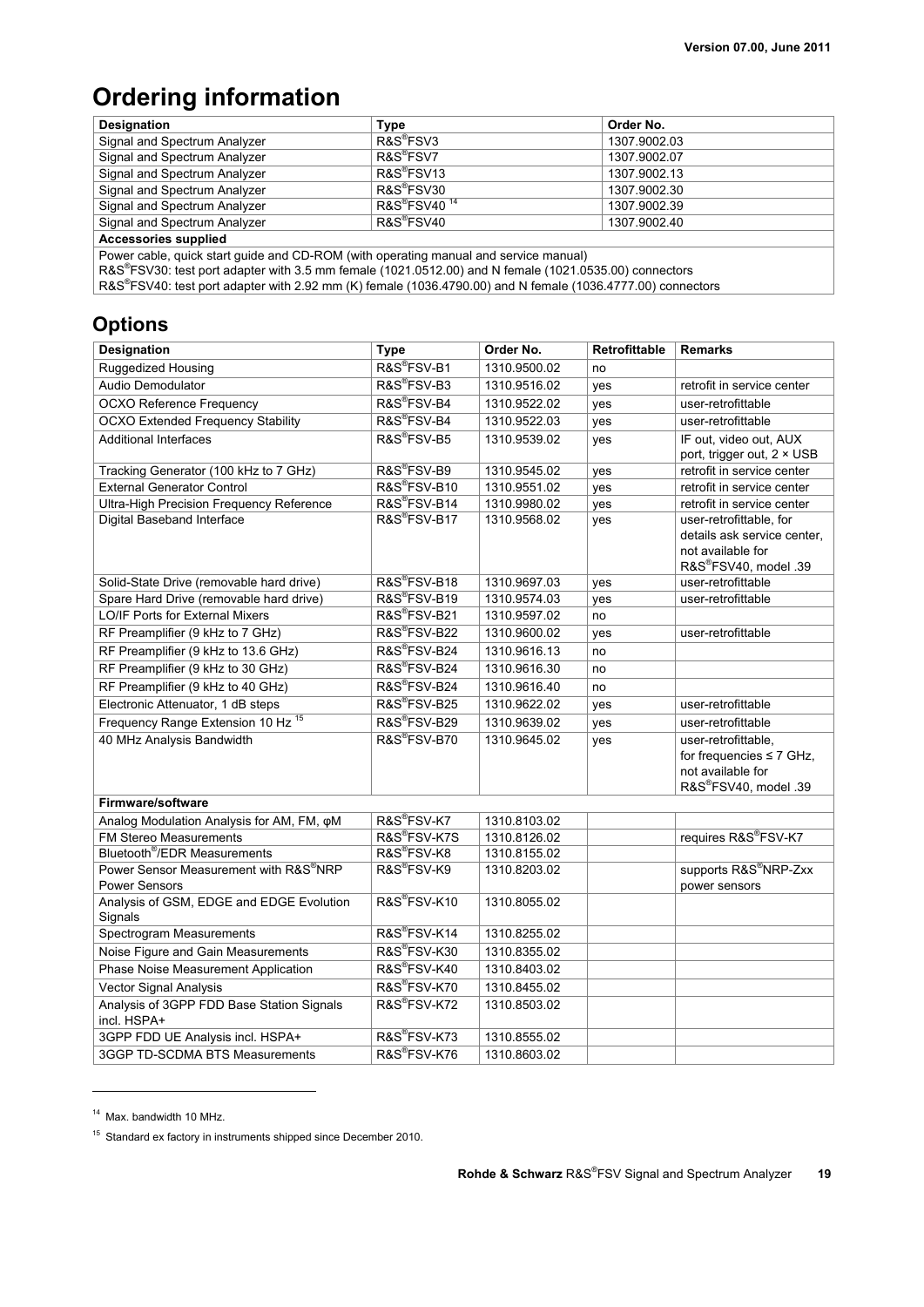| Designation                                            | <b>Type</b>              | Order No.    | <b>Retrofittable</b> | <b>Remarks</b>                            |
|--------------------------------------------------------|--------------------------|--------------|----------------------|-------------------------------------------|
| <b>TD-SCDMA UE Measurements</b>                        | R&S <sup>®</sup> FSV-K77 | 1310.8655.02 |                      |                                           |
| Analysis of CDMA2000 <sup>®</sup> Base Station Signals | R&S <sup>®</sup> FSV-K82 | 1310.8703.02 |                      |                                           |
| CDMA2000 <sup>®</sup> MS Measurements                  | R&S®FSV-K83              | 1310.8755.02 |                      |                                           |
| Analysis of 1xEV-DO Base Station Signals               | R&S <sup>®</sup> FSV-K84 | 1310.8803.02 |                      |                                           |
| 1xEV-DO MS Measurements                                | R&S <sup>®</sup> FSV-K85 | 1310.8778.02 |                      |                                           |
| Analysis of WLAN 802.11a, b, g, j Signals              | R&S®FSV-K91              | 1310.8903.02 |                      | not available for<br>R&S®FSV40, model .39 |
| Extension of R&S®FSV-K91 to 802.11n                    | R&S®FSV-K91n             | 1310.9468.02 |                      | requires R&S®FSV-B70,                     |
|                                                        |                          |              |                      | not available for                         |
|                                                        |                          |              |                      | R&S®FSV40, model .39                      |
| Analysis of WiMAX™ 802.16 SISO Signals                 | R&S®FSV-K93              | 1310.8955.02 |                      | not available for                         |
|                                                        |                          |              |                      | R&S®FSV40, model .39                      |
| Analysis of EUTRA/LTE FDD Downlink Signals             | <b>R&amp;S®FSV-K100</b>  | 1310.9051.02 |                      | not available for                         |
|                                                        |                          |              |                      | R&S®FSV40, model .39                      |
| Analysis of EUTRA/LTE FDD Uplink Signals               | R&S®FSV-K101             | 1310.9100.02 |                      | not available for                         |
|                                                        |                          |              |                      | R&S®FSV40, model .39                      |
| EUTRA/LTE Downlink MIMO Measurements                   | R&S®FSV-K102             | 1310.9151.02 |                      | requires R&S®FSV-K100                     |
|                                                        |                          |              |                      | or R&S®FSV-K104,                          |
|                                                        |                          |              |                      | not available for                         |
|                                                        |                          |              |                      | R&S®FSV40, model .39                      |
| Analysis of EUTRA/LTE TDD Downlink Signals             | R&S®FSV-K104             | 1309.9774.02 |                      | not available for                         |
|                                                        |                          |              |                      | R&S®FSV40, model .39                      |
| Analysis of EUTRA/LTE TDD Uplink Signals               | R&S®FSV-K105             | 1309.9780.02 |                      | not available for                         |
|                                                        |                          |              |                      | R&S®FSV40, model .39                      |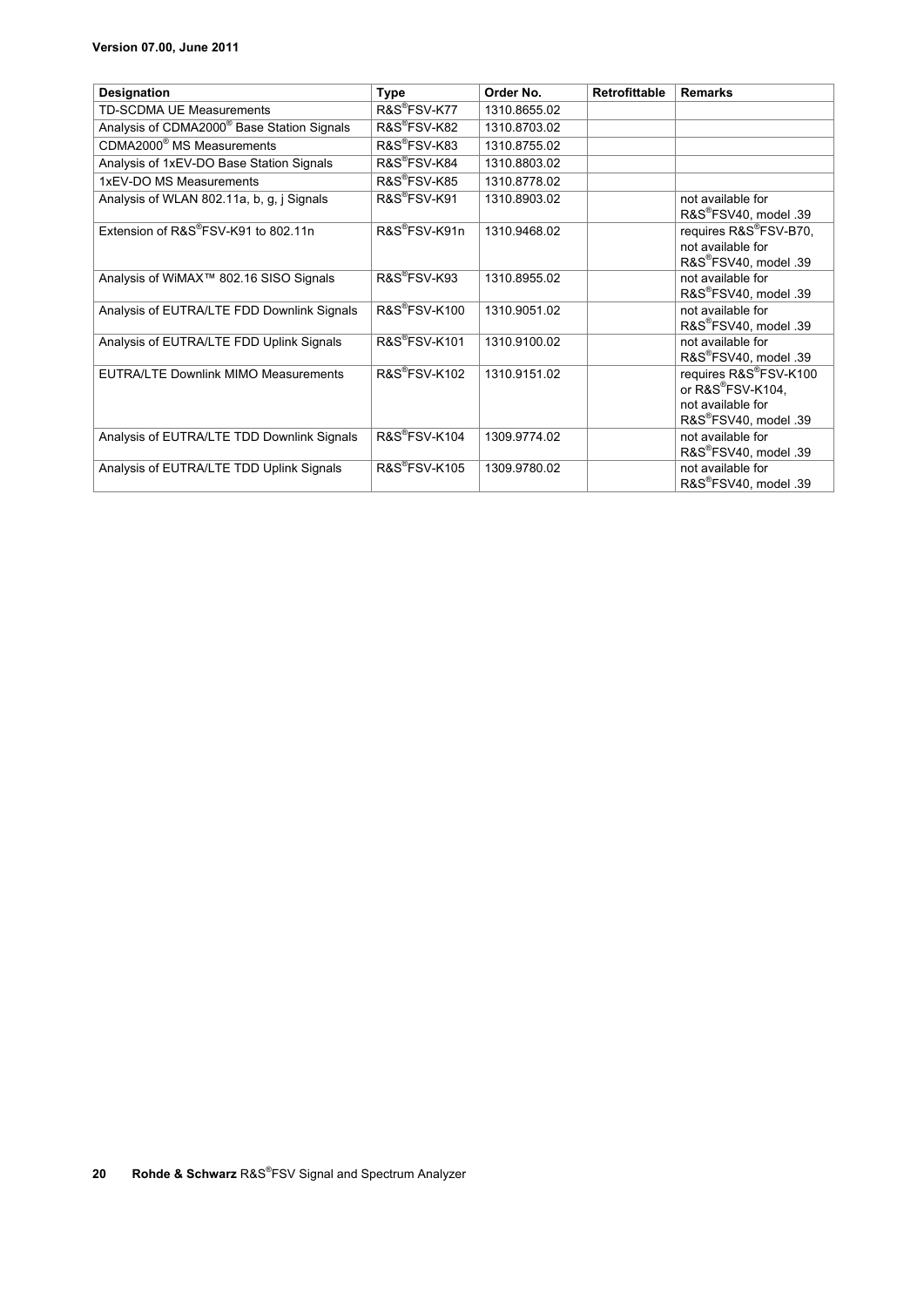## **Recommended extras**

| Designation                                                            | <b>Type</b>             | Order No.               |  |  |  |
|------------------------------------------------------------------------|-------------------------|-------------------------|--|--|--|
| Headphones                                                             |                         | 0708.9010.00            |  |  |  |
| IEC/IEEE Bus Cable, 1 m                                                | <b>R&amp;S®PCK</b>      | 0292.2013.10            |  |  |  |
| IEC/IEEE Bus Cable, 2 m                                                | R&S®PCK                 | 0292.2013.20            |  |  |  |
| 19" Rack Adapter (not for R&S®FSV-B1)                                  | R&S®ZZA-478             | 1096.3248.00            |  |  |  |
| 19" Rack Adapter, pre-installed ex factory                             | R&S®FSV-B478            | 1310.9951.02            |  |  |  |
| (not for R&S®FSV-B1)                                                   |                         |                         |  |  |  |
| Soft Carrying Case (gray)                                              | R&S®ZZT-473             | 1109.5048.00            |  |  |  |
| Matching pads, 50/75 $\Omega$                                          |                         |                         |  |  |  |
| L Section, matching at both ends                                       | R&S <sup>®</sup> RAM    | 0358.5414.02            |  |  |  |
| Series Resistor, 25 $\Omega$ , matching at one                         | R&S <sup>®</sup> RAZ    | 0358.5714.02            |  |  |  |
| end (taken into account in instrument                                  |                         |                         |  |  |  |
| function RF INPUT 75 $\Omega$ )                                        |                         |                         |  |  |  |
| SWR bridges, 50 $\Omega$                                               |                         |                         |  |  |  |
| SWR Bridge, 5 MHz to 3 GHz                                             | R&S®ZRB2                | 0373.9017.5X            |  |  |  |
| SWR Bridge, 40 kHz to 4 GHz                                            | R&S®ZRC                 | 1039.9492.5X            |  |  |  |
| <b>High-power attenuators</b>                                          |                         |                         |  |  |  |
| Attenuator 100 W, 3/6/10/20/30 dB, 1 GHz                               | <b>R&amp;S®RBU100</b>   | 1073.8495.XX            |  |  |  |
|                                                                        |                         | $(XX = 03/06/10/20/30)$ |  |  |  |
| Attenuator 50 W, 3/6/10/20/30 dB, 2 GHz                                | R&S <sup>®</sup> RBU50  | 1073.8695.XX            |  |  |  |
|                                                                        |                         | $(XX = 03/06/10/20/30)$ |  |  |  |
| Attenuator 50 W, 20 dB, 6 GHz                                          | R&S <sup>®</sup> RDL50  | 1035.1700.52            |  |  |  |
| <b>Connectors and cables</b>                                           |                         |                         |  |  |  |
| N-type Adapter for R&S®RT-Zx probes                                    | R&S <sup>®</sup> RT-ZA9 | 1417.0909.02            |  |  |  |
| Probe Power Connector, 3-pin                                           |                         | 1065.9480.00            |  |  |  |
| LVDS Cable for connecting digital                                      | R&S <sup>®</sup> SMU-Z6 | 1415.0201.02            |  |  |  |
| baseband interfaces                                                    |                         |                         |  |  |  |
| <b>DC blocks</b>                                                       |                         |                         |  |  |  |
| DC Block, 10 kHz to 18 GHz (type N)                                    | R&S®FSE-Z4              | 1084.7443.02            |  |  |  |
| External harmonic mixers (for R&S®FSV30/FSV40 with R&S®FSV-B21 option) |                         |                         |  |  |  |
| Harmonic Mixer 40 GHz to 60 GHz                                        | R&S®FS-Z60              | 1089.0799.02            |  |  |  |
| Harmonic Mixer 50 GHz to 75 GHz                                        | <b>R&amp;S®FS-Z75</b>   | 1089.0847.02            |  |  |  |
| Harmonic Mixer 60 GHz to 90 GHz                                        | <b>R&amp;S®FS-Z90</b>   | 1089.0899.02            |  |  |  |
| Harmonic Mixer 75 GHz to 110 GHz                                       | R&S®FS-Z110             | 1089.0947.04            |  |  |  |
| For R&S®FSV30 only                                                     |                         |                         |  |  |  |
| Test Port Adapter, N male                                              |                         | 1021.0541.00            |  |  |  |
| Test Port Adapter, 3.5 mm male                                         |                         | 1021.0529.00            |  |  |  |
| Microwave Measurement Cable with test                                  | R&S®FSE-Z15             | 1046.2002.02            |  |  |  |
| port adapter set (N male and 3.5 mm                                    |                         |                         |  |  |  |
| male)                                                                  |                         |                         |  |  |  |
| For R&S®FSV40 only                                                     |                         |                         |  |  |  |
| Test Port Adapter, N male                                              |                         | 1036.4783.00            |  |  |  |
| Test Port Adapter, K male                                              |                         | 1036.4802.00            |  |  |  |
| Test Port Adapter, 2.4 mm female                                       | R&S®FSE-Z5              | 1088.1627.02            |  |  |  |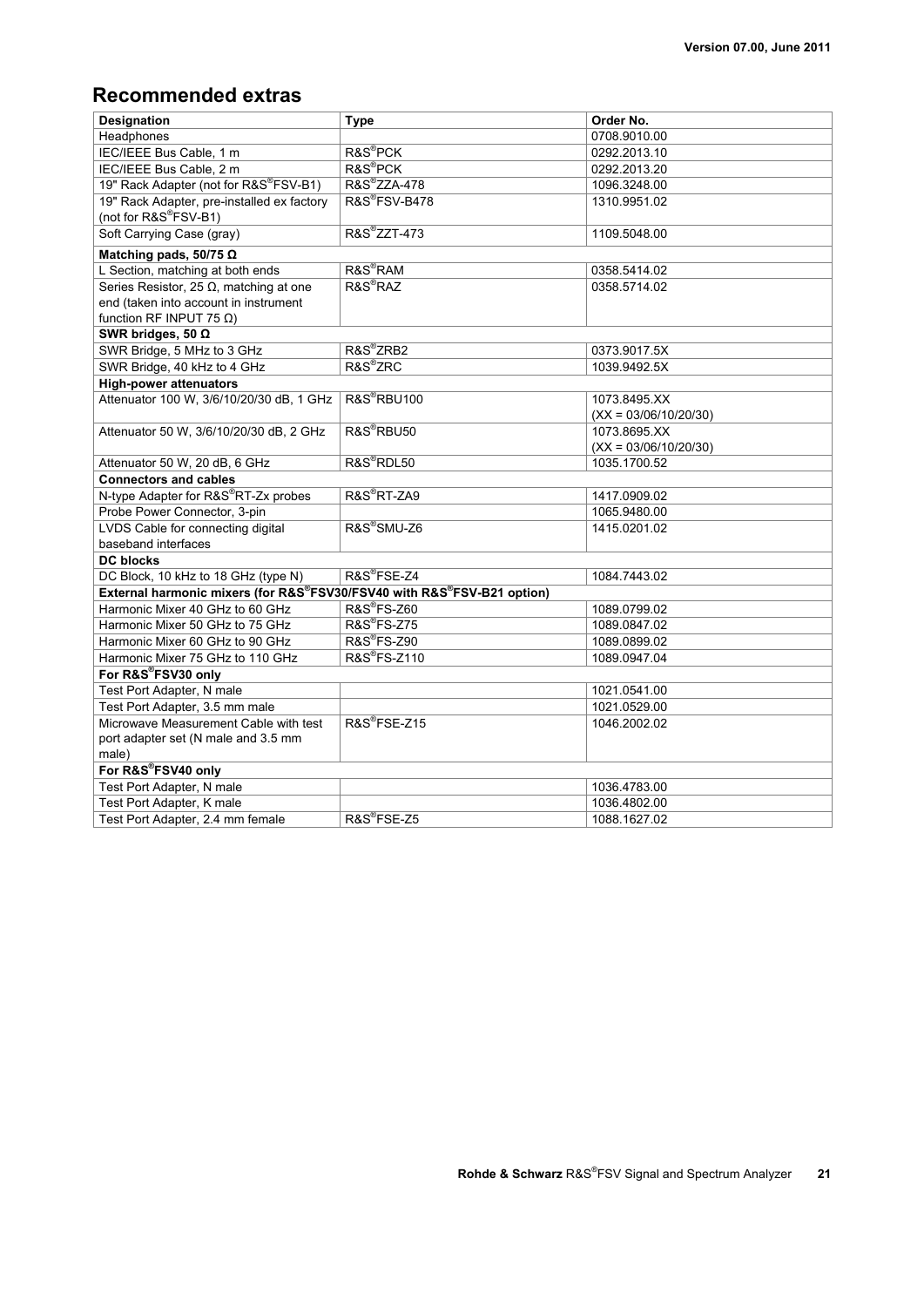# **Power sensors supported by the R&S®FSV-K9 option 16**

| Designation                             | <b>Type</b>              | Order No.    |
|-----------------------------------------|--------------------------|--------------|
| <b>Universal Power Sensor</b>           | R&S <sup>®</sup> NRP-Z11 | 1138.3004.02 |
| 10 MHz to 8 GHz, 200 mW                 |                          |              |
| <b>Universal Power Sensor</b>           | R&S <sup>®</sup> NRP-Z21 | 1137.6000.02 |
| 10 MHz to 18 GHz, 200 mW                |                          |              |
| <b>Universal Power Sensor</b>           | R&S <sup>®</sup> NRP-Z22 | 1137.7506.02 |
| 10 MHz to 18 GHz, 2 W                   |                          |              |
| Universal Power Sensor                  | R&S <sup>®</sup> NRP-Z23 | 1137.8002.02 |
| 10 MHz to 18 GHz, 15 W                  |                          |              |
| <b>Universal Power Sensor</b>           | R&S <sup>®</sup> NRP-Z24 | 1137.8502.02 |
| 10 MHz to 18 GHz, 30 W                  |                          |              |
| Power Sensor Module with Power Splitter | R&S <sup>®</sup> NRP-Z27 | 1169.4102.02 |
| DC to 18 GHz, 500 mW                    |                          |              |
| Power Sensor Module with Power Splitter | R&S <sup>®</sup> NRP-Z37 | 1169.3206.02 |
| DC to 26.5 GHz, 500 mW                  |                          |              |
| <b>Thermal Power Sensor</b>             | R&S <sup>®</sup> NRP-Z51 | 1138.0005.02 |
| 0 Hz to 18 GHz, 100 mW                  |                          |              |
| <b>Thermal Power Sensor</b>             | R&S <sup>®</sup> NRP-Z55 | 1138.2008.02 |
| 0 Hz to 40 GHz, 100 mW                  |                          |              |
| <b>Thermal Power Sensor</b>             | R&S <sup>®</sup> NRP-Z56 | 1171.8201.02 |
| 0 Hz to 50 GHz, 100 mW                  |                          |              |
| <b>Thermal Power Sensor</b>             | R&S <sup>®</sup> NRP-Z57 | 1171.8401.02 |
| 0 Hz to 67 GHz, 100 mW                  |                          |              |
| <b>Wideband Power Sensor</b>            | R&S <sup>®</sup> NRP-Z81 | 1137.9009.02 |
| 50 MHz to 18 GHz, 100 mW                |                          |              |
| Average Power Sensor                    | R&S <sup>®</sup> NRP-Z91 | 1168.8004.02 |
| 9 kHz to 6 GHz, 200 mW                  |                          |              |
| Average Power Sensor                    | R&S <sup>®</sup> NRP-Z92 | 1171.7005.02 |
| 9 kHz to 6 GHz, 2 W                     |                          |              |

| <b>Service options</b>                                 |                                      |                               |
|--------------------------------------------------------|--------------------------------------|-------------------------------|
| <b>Two-Year Calibration Service</b>                    | R&S <sup>®</sup> CO2FSV              | Please contact your local     |
| <b>Three-Year Calibration Service</b>                  | R&S <sup>®</sup> CO3FSV              | Rohde & Schwarz sales office. |
| Five-Year Calibration Service                          | R&S <sup>®</sup> CO5FSV              |                               |
| One-Year Repair Service following the warranty period  | R&S <sup>®</sup> RO <sub>2</sub> FSV |                               |
| Two-Year Repair Service following the warranty period  | R&S®RO3FSV                           |                               |
| Four-Year Repair Service following the warranty period | R&S <sup>®</sup> RO5FSV              |                               |

The Bluetooth<sup>®</sup> word mark and logos are registered trademarks owned by Bluetooth SIG, Inc. and any use of such marks by Rohde & Schwarz is under license.

CDMA2000® is a registered trademark of the Telecommunications Industry Association (TIA-USA).

"WiMAX Forum" is a registered trademark of the WiMAX Forum. "WiMAX," the WiMAX Forum logo, "WiMAX Forum Certified," and the WiMAX Forum Certified logo are trademarks of the WiMAX Forum.

**For product brochure, see PD 5214.0499.12 and www.rohde-schwarz.com**

<sup>&</sup>lt;sup>16</sup> For average power measurement only.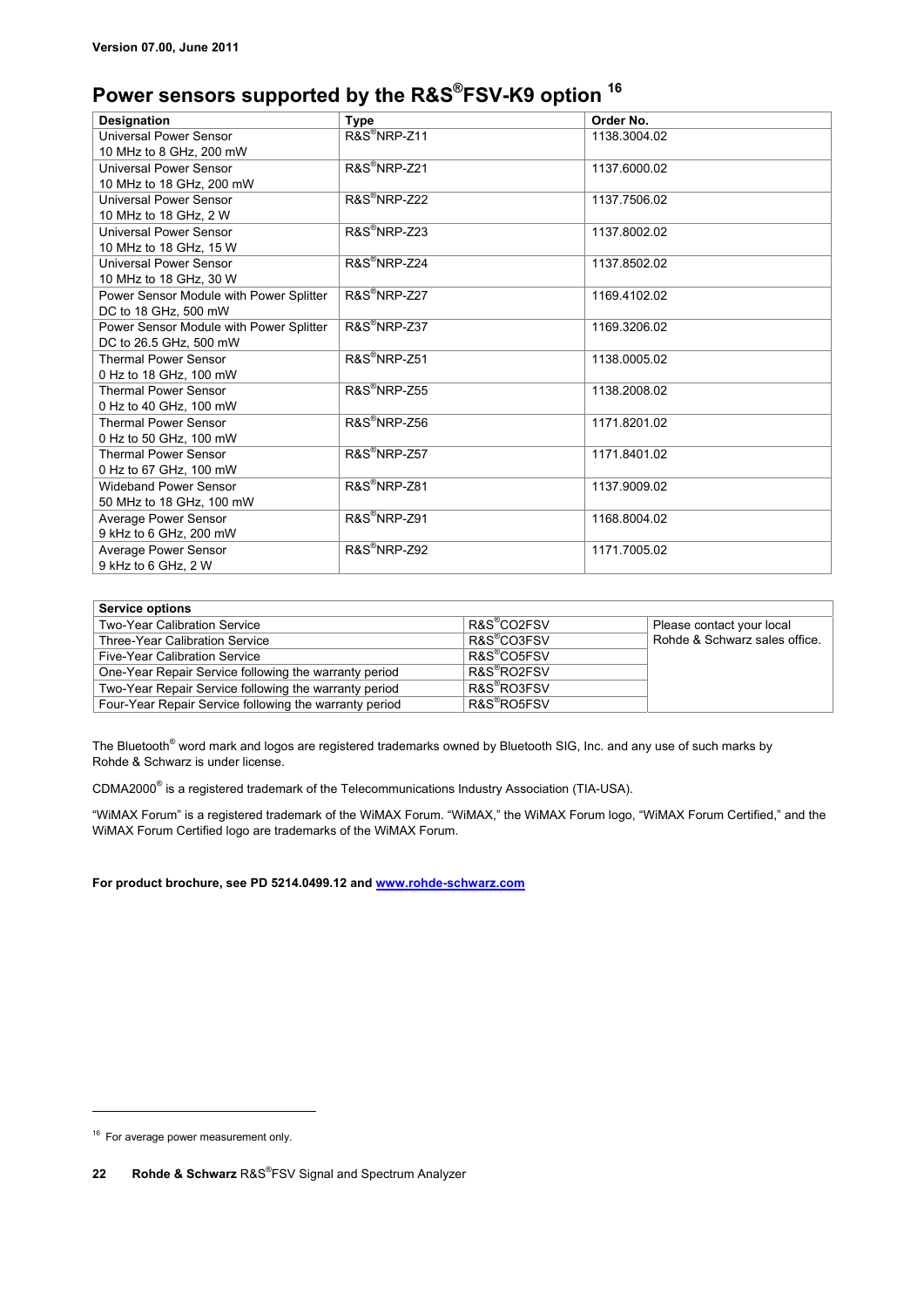**Version 07.00, June 2011**